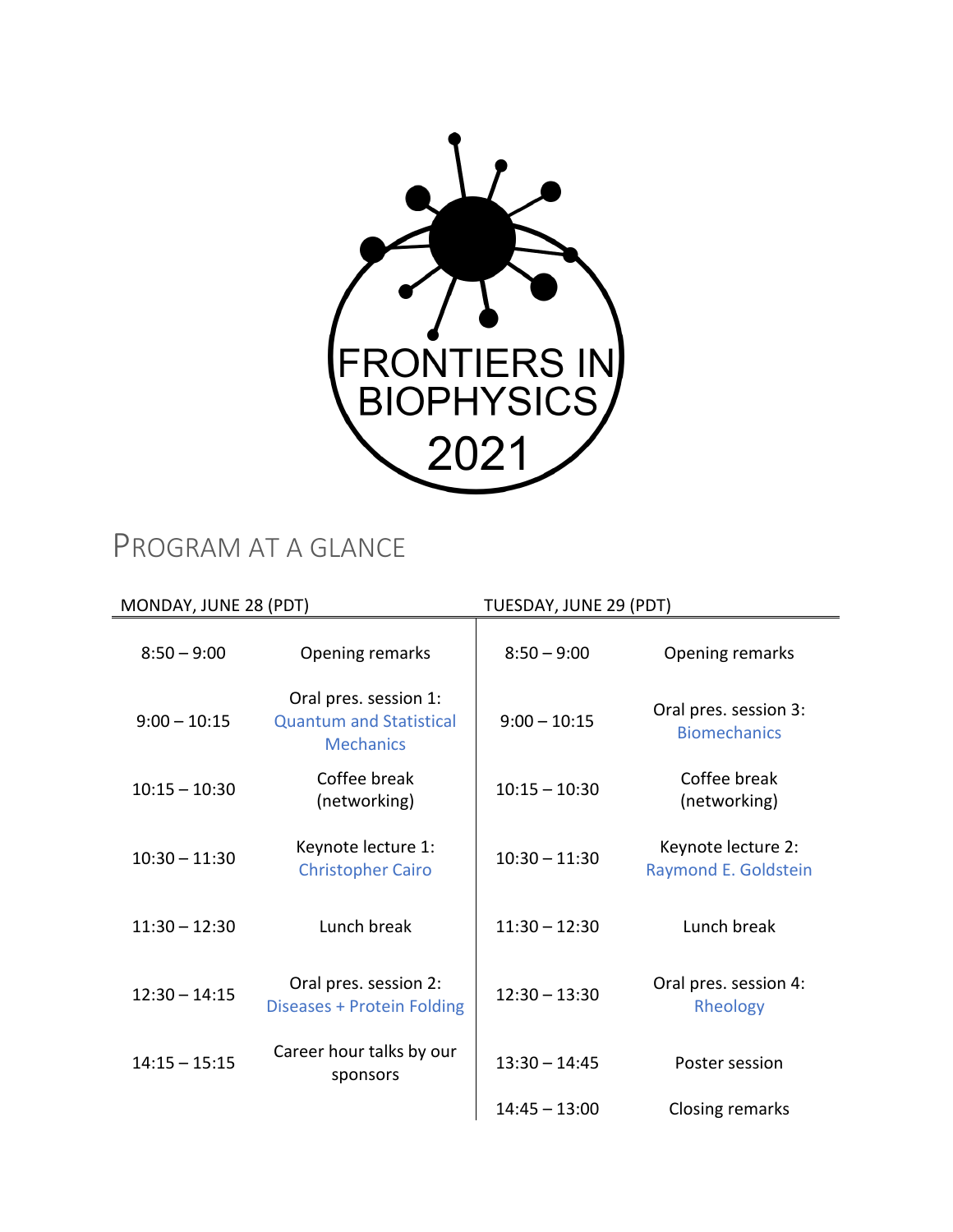

## TABLE OF CONTENTS

| Oral Presentations Session 1: Quantum and Statistical Mechanics |
|-----------------------------------------------------------------|
|                                                                 |
|                                                                 |
|                                                                 |
|                                                                 |
|                                                                 |
|                                                                 |

#### p.28 Our Sponsors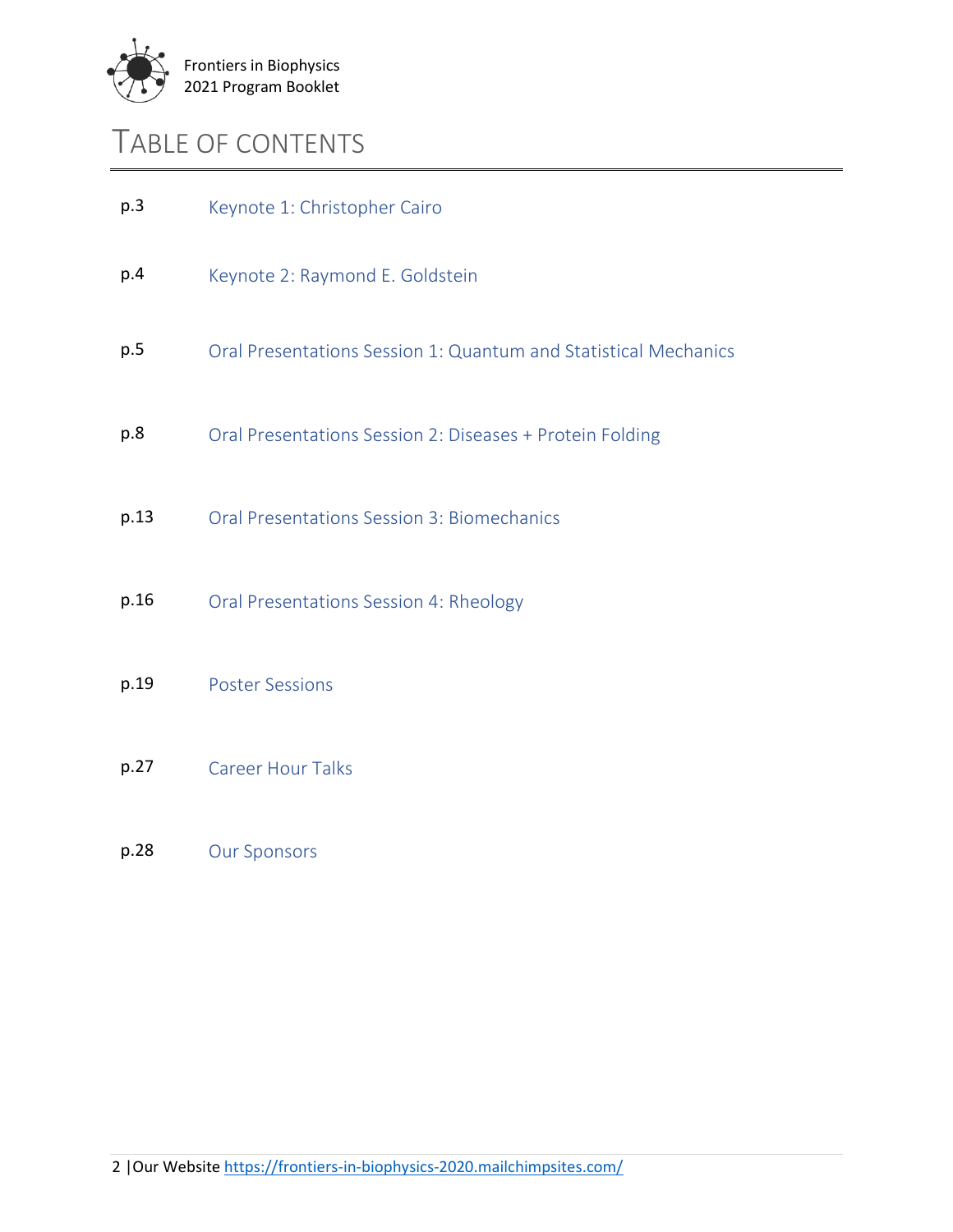

Frontiers in Biophysics 2021 Program Booklet



### KEYNOTE 1: CHRISTOPHER CAIRO *10:30 – 11:30 June 28 (PDT)*

### Sialic Acids in Membrane Organization and Receptor Function: Integrins and CD22

The plasma membrane contains a wide array of glycans and glycolipids, many of which are capped by sialic acids (also called neuraminic acid). As a result, sialic acids are front-line mediators of interactions between the extracellular surface and the external environment. Examples include host-pathogen interactions (e.g.

influenza) and the recognition of host cells by leukocytes (white blood cells). Thus, the composition of sialosides in the membrane can influence receptor-receptor interactions critical to immunity and cellular function. Our group is investigating the influence of sialic acid on the function of adhesion and immune receptors through the development of tools that alter catabolism of membrane sialosides.

The human neuraminidases (NEU) are a family of four isoenzymes (NEU1, NEU2, NEU3, and NEU4) which have a range of substrate preferences as well as cellular and tissue localization. Our group has developed a panel of selective inhibitors, many with nanomolar potency, are being used to investigate how degradation of sialosides influences the function of cellular receptors. We use fluorescence microscopy to measure the size of receptor clusters and lateral mobility of receptors. These biophysical methods provide critical insight into the influence of NEU activity on membrane receptor organization.

We have examined the role of NEU enzymes on the function and organization of leukocyte adhesion receptors. We find that specific NEU enzymes can modulate integrin adhesion and affect leukocyte transmigration. In related work, we have examined the influence of synthetic glycoconjugates and inhibitors of NEU on the organization of the CD22 receptor of B cells. We propose that understanding the specific roles of NEU isoenzymes will identify new therapeutic strategies for autoimmunity, inflammation, and cancer.

#### About the speaker

Christopher W. Cairo is a Professor of Chemistry at the University of Alberta. He obtained a BSc in Chemistry from the State University of New York (SUNY) at Albany. He went on to graduate studies at the University of Wisconsin-Madison, with Prof. Laura L. Kiessling where he worked on multivalent carbohydrate-protein interactions. Chris then moved to an NIH-funded Postdoctoral fellowship with Prof. David E. Golan at Harvard Medical School where he studied the regulation of integrins in T cell adhesion. Chris joined the faculty of the University of Alberta in 2006 as an Assistant Professor of Chemistry and was promoted to Professor in 2021. He was a principal investigator in the Alberta Glycomics Centre, and is currently a Network Investigator with GlycoNet. The Cairo research group studies the function of glycoproteins and glycolipids in cardiovascular disease, cancer, and immunity. Their work takes place at the chemistry-biology interface with major projects targeting the design of inhibitors for the human neuraminidase enzymes, the recognition of carbohydrate antigens in immune response, and bioconjugate labelling strategies for glycolipids and glycoproteins.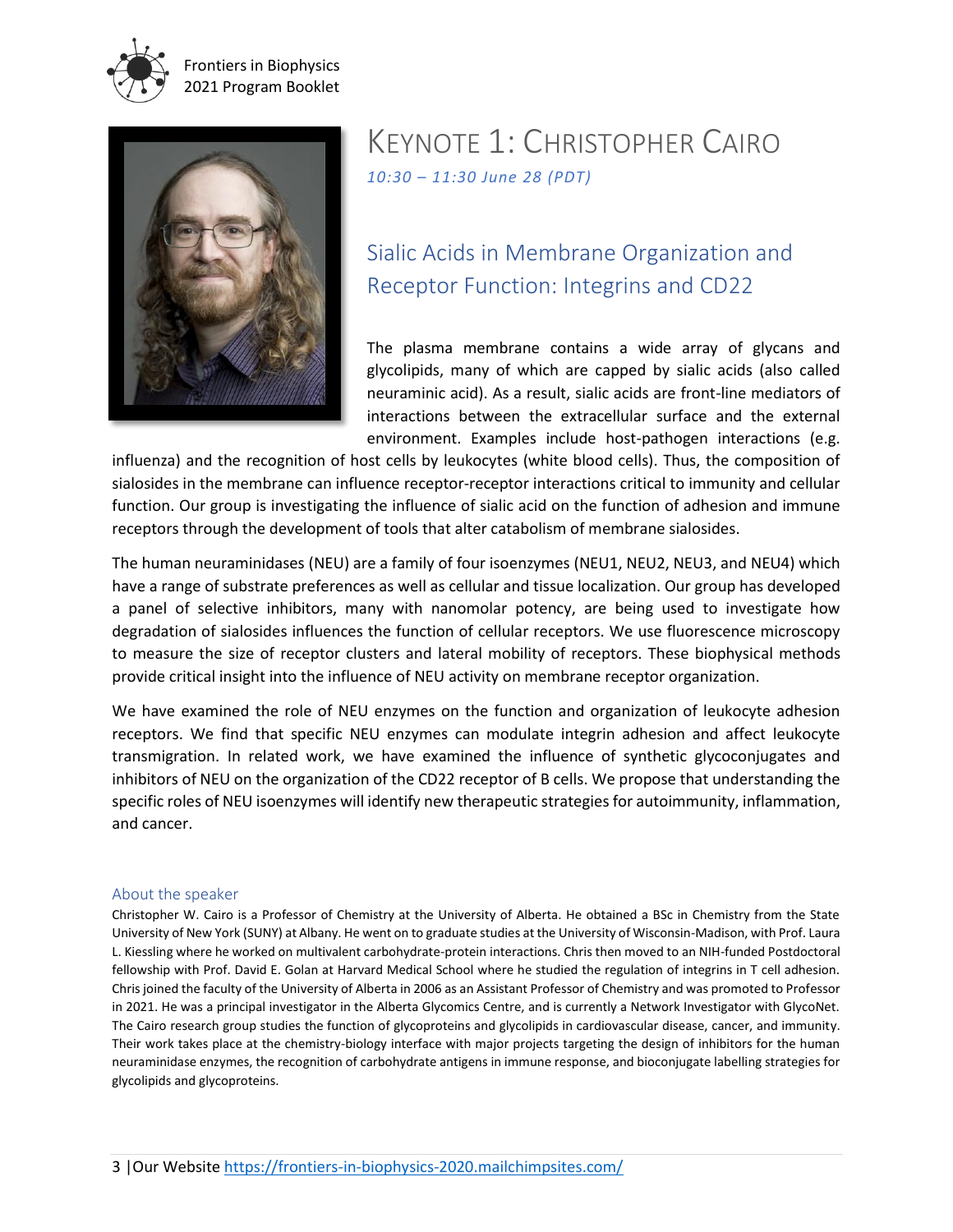

Frontiers in Biophysics 2021 Program Booklet



### KEYNOTE 2: RAYMOND E. GOLDSTEIN *10:30 – 11:30 June 29 (PDT)*

### Cytoplasmic Streaming and the Swirling Instability of the Microtubule Cytoskeleton

Cytoplasmic streaming is the persistent circulation of the fluid contents of large eukaryotic cells, driven by the action of molecular motors moving along cytoskeletal filaments, entraining fluid. Discovered in 1774 by Bonaventura Corti, it is now recognized as a

common phenomenon in a very broad range of model organisms, from plants to flies and worms. This talk will discuss physical approaches to understanding this phenomenon through a combination of experiments (on aquatic plants, Drosophila, and other active matter systems), theory, and computation. A particular focus will be on streaming in the Drosophilaoocyte, for which I will describe a recently discovered "swirling instability" of the microtubule cytoskeleton.

#### About the speaker

Raymond Ethan Goldstein is Schlumberger Professor of Complex Physical Systems in the Department of Applied Mathematics and Theoretical Physics (DAMTP) at the University of Cambridge. Before his position at University of Cambridge started in 2006, he has held academic appointments at the University of Chicago, Princeton University and the University of Arizona. Raymond Goldstein is an internationally recognised leader in the fields of biological physics and nonlinear dynamics. He is distinguished for having made important mathematical contributions to those subjects as well as pioneering experimental discoveries. His broadranging contributions include classic work on the dynamics of pattern formation driven by long-range forces, the differential geometry of interfacial pattern formation, and the explanation for the shapes of stalactites. He has made seminal experimental contributions to the study of active matter, including developing a class of green algae as model organisms for the study of biological fluid dynamics, the physics of multicellularity, and the synchronisation of eukaryotic flagella.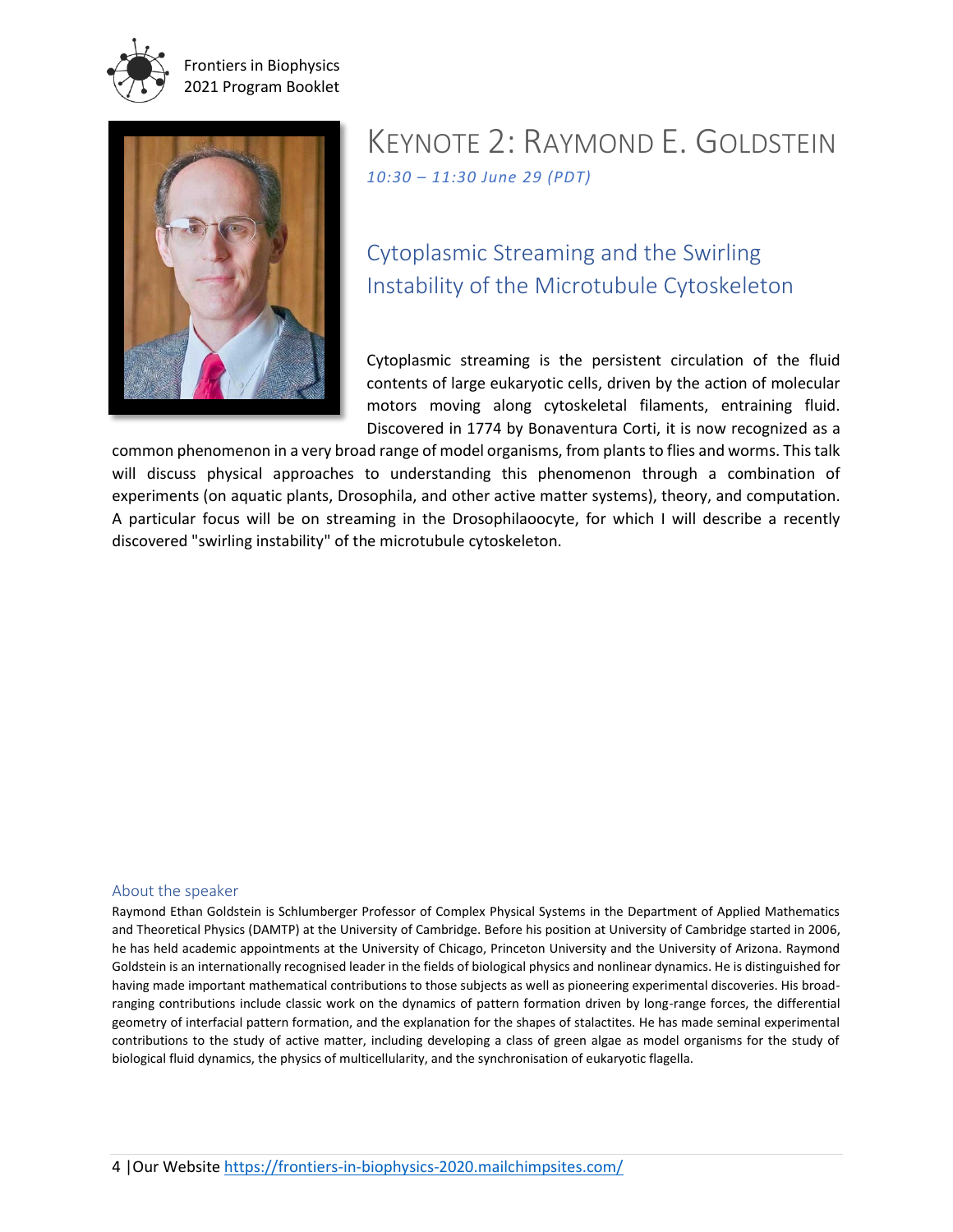

### ORAL PRESENTATIONS

(15 min ea.  $\sim$  10 min presentation,  $\sim$  5 min setup and Q/A)

Session 1: Quantum and Statistical Mechanics *9:00 – 10:15, June 28 (PDT)*

| $9:00 - 9:15$   | Yu-Chen Cheng    | Generalizing Gibbsian Statistical Ensemble Theory<br>for Strongly Coupled Heterogeneous Systems |
|-----------------|------------------|-------------------------------------------------------------------------------------------------|
| $9:15 - 9:30$   | Matthew Leighton | Scaling Laws and Performance Trade-offs for<br><b>Collective Transport</b>                      |
| $9:30 - 9:45$   | Miranda Louwerse | Information Thermodynamics of the Transition-<br>Path Ensemble                                  |
| $9:45 - 10:00$  | Steven Blaber    | Steps Minimize Dissipation in Rapidly Driven<br><b>Stochastic Systems</b>                       |
| $10:00 - 10:15$ | Luke Reynolds    | Fractional T1 Relaxation from Magnetization<br>Transfer in Wood: Applications to Brain MRI?     |

# Generalizing Gibbsian Statistical Ensemble Theory for Strongly Coupled Heterogeneous Systems

Yu-Chen Cheng (9:00 – 9:15)

The probability distribution of a function of a subsystem conditioned on the value of the function of the whole, in the limit when the ratio of their values goes to zero, has a limit law: It equals the unconditioned marginal probability distribution weighted by an exponential factor whose exponent is uniquely determined by the condition. We apply this theorem to explain the canonical equilibrium ensemble of a system in contact with a heat reservoir. Since the theorem only requires analysis at the level of the function of the subsystem and reservoir, it is applicable even without the knowledge of the composition of the reservoir itself, which extends the applicability of the canonical ensemble. Furthermore, we generalize our theorem to a model with strong interaction that contributes an additional term to the exponent, which is beyond the typical case of approximately additive functions. This result is new in both physics and mathematics, as a theory for the Gibbs conditioning principle for strongly correlated systems.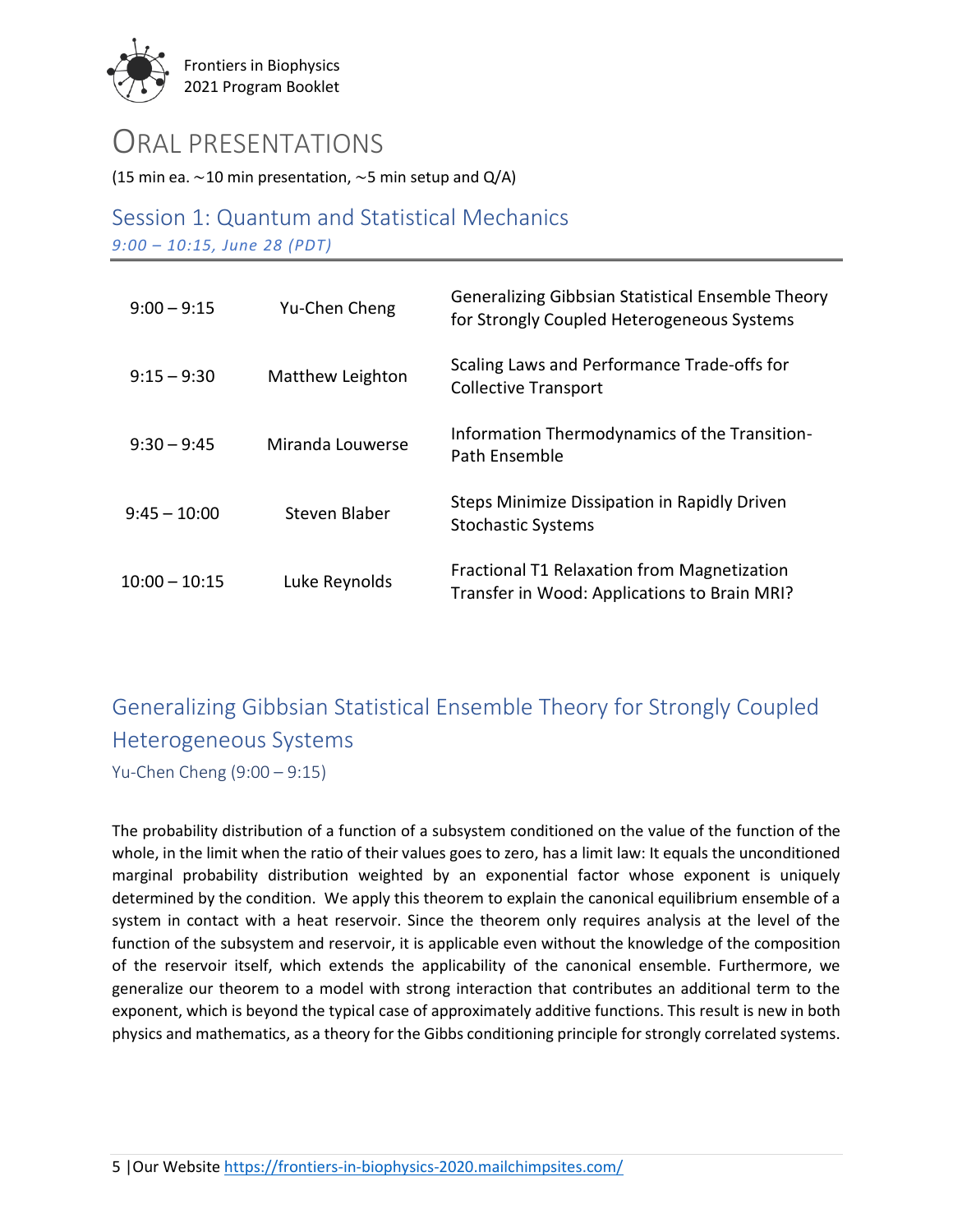

### Scaling Laws and Performance Trade-offs for Collective Transport Matthew Leighton (9:15 – 9:30)

Motor-driven intracellular transport of organelles, vesicles, and other molecular cargo is a highly collective process. An individual cargo is often pulled by a team of transport motors, with numbers ranging from only a few to over 200. We explore the behaviour of these systems using a stochastic model for motordriven transport of molecular cargo by N motors which we solve analytically. We investigate the Ndependence of important quantities such as the velocity, precision of forward progress, energy flows between different system components, and efficiency; these properties obey simple scaling laws with N in two opposing regimes. Finally, we explore performance bounds and trade-offs as N is varied, providing insight into how different numbers of motors might be well-matched to different types of systems depending on which performance metrics are prioritized.

### Information Thermodynamics of the Transition-Path Ensemble

Miranda Louwerse (9:30 – 9:45)

The reaction coordinate describing a transition between reactant and product is a fundamental concept in the theory of chemical reactions. Within transition-path theory, a quantitative definition of the reaction coordinate is found in the committor, which is the probability that a trajectory initiated from a given microstate first reaches the product before the reactant. Here we demonstrate an information-theoretic origin for the committor, show how it naturally arises from selecting out the transition-path ensemble from the equilibrium ensemble, and prove that the resulting entropy production is fully determined by committor dynamics. Our results provide parallel stochastic-thermodynamic and information-theoretic measures of the relevance of any system coordinate to the reaction, each of which are maximized by the committor, providing further support for its status as the 'true' reaction coordinate.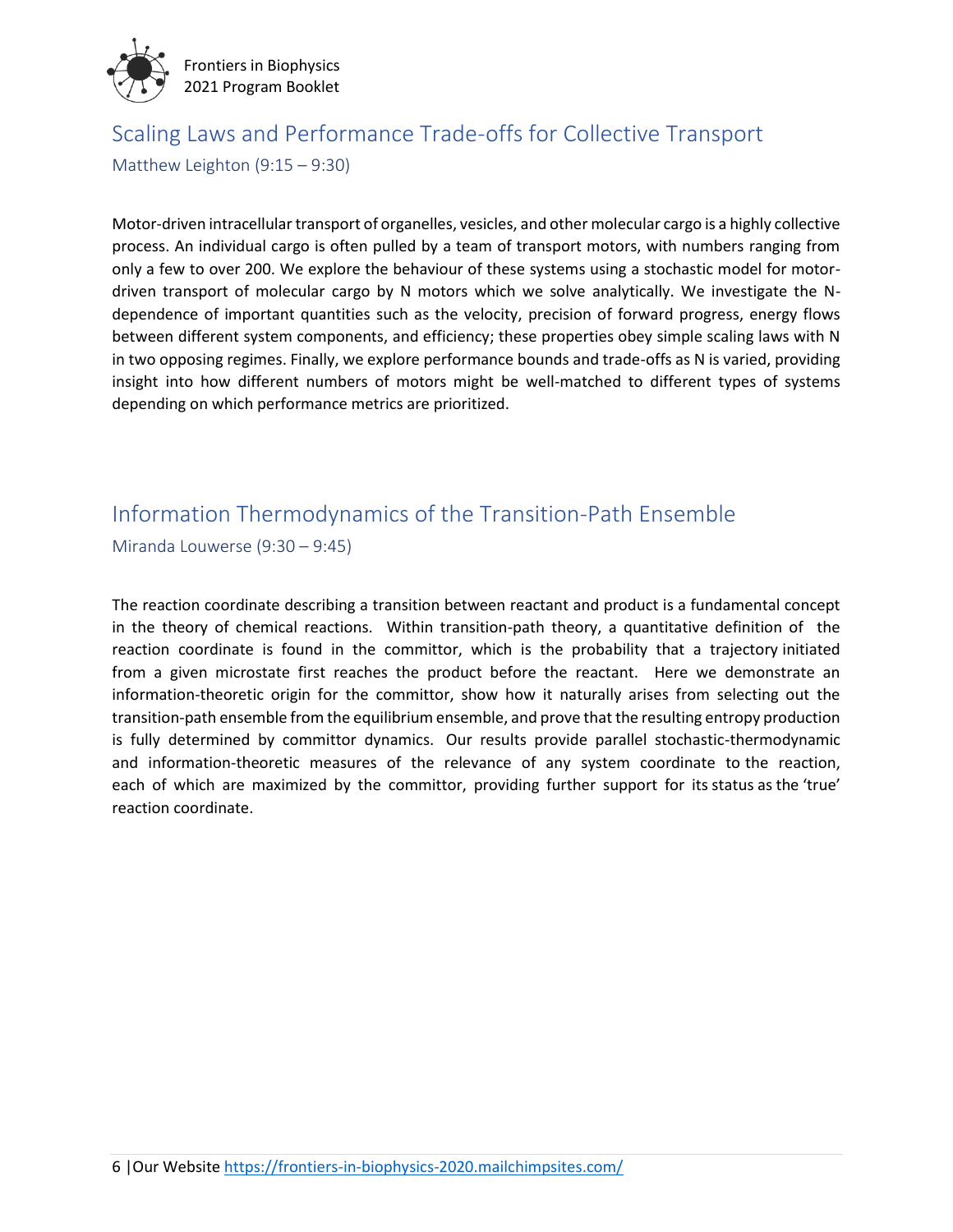

# Steps Minimize Dissipation in Rapidly Driven Stochastic Systems

Steven Blaber (9:45 – 10:00)

Since its inception nearly 200 years ago, a central theme of thermodynamics has been the design of energetically efficient engines. In our modern world the engines grow ever smaller, down to the microand nano-scale of biological molecular machines, where stochastic fluctuations are large. To achieve fast operating speeds, these small-scale machines are driven by rapid changes in control parameters (control protocols). By focusing on the fast limit, we show that for any stochastic system driven sufficiently rapidly, the most energetically efficient driving always consists of jumps at the beginning and end of the protocol, spending the entire duration at the point which optimally balances the relaxation rate with jump size. Our results are of practical use in thermodynamic computing, single-molecule experiments, and free-energy estimation.

# Fractional T1 Relaxation from Magnetization Transfer in Wood: Applications to Brain MRI?

Luke Reynolds (10:00 – 10:15)

Spin-lattice (T1) relaxation is widely used in NMR to characterize chemical structure, molecular dynamics, and to provide a contrast mechanism for in-vivo imaging. When tissue is heterogeneous and multicompartment like brain tissue, however, it becomes difficult to model and assign physiological meaning to T1 relaxation due to the transfer of magnetization between pools during relaxation. Using wood as a model system, we explore the deviation from a standard exponential in the relaxation component stemming from this transfer. Fractional calculus offers a generalized exponential function to fit relaxation data from which a potentially unique parameter associated with the sample's inhomogeneity results. We show the improved fit to the data of the fractional model compared to standard exponentials in wood as well as a lipid bilayer system and posit a white matter mapping technique based on the added fractional fit parameter.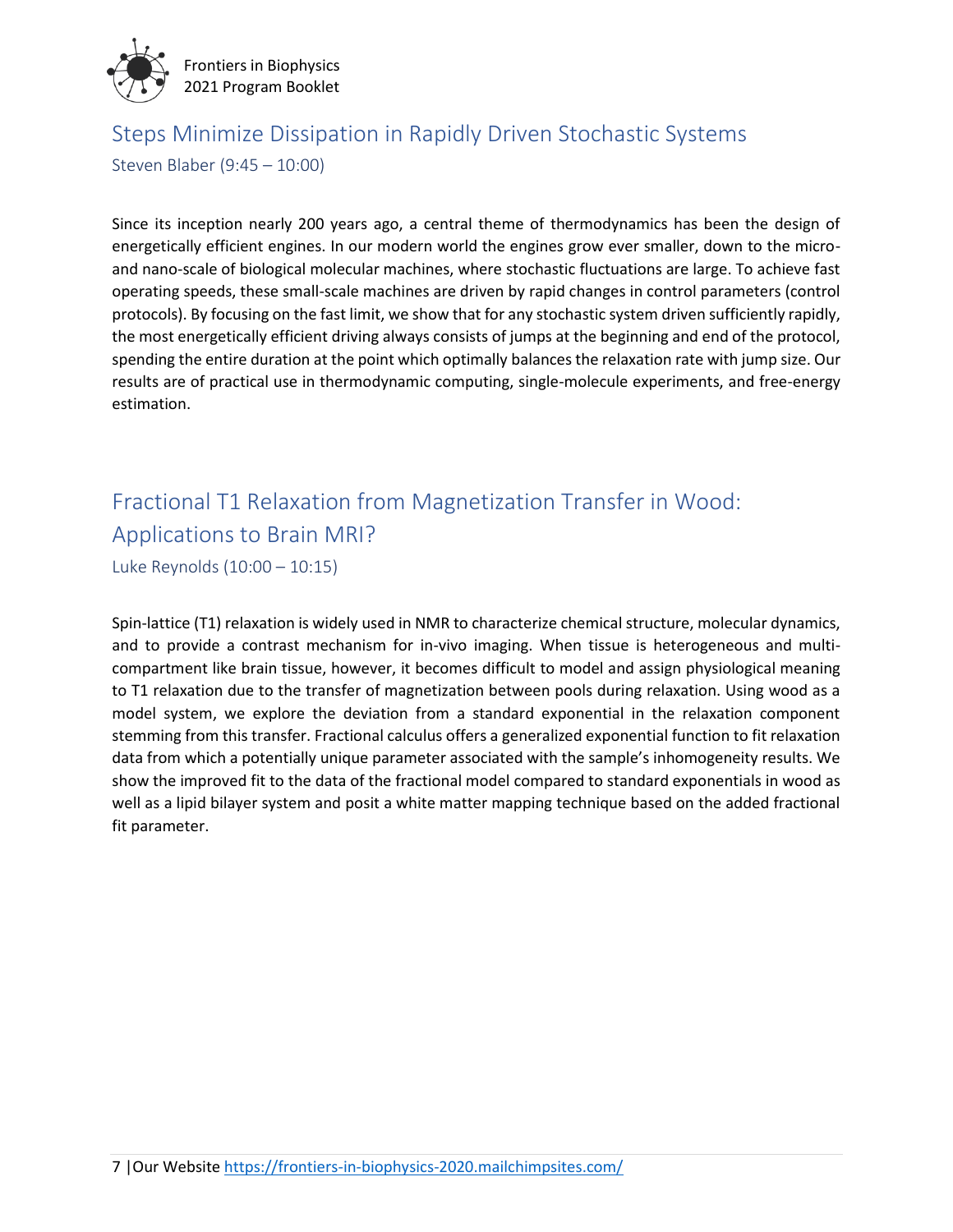

### Session 2: Diseases + Protein Folding

*12:30 – 14:15, June 28 (PDT)*

| $12:30 - 12:45$ | Keng-Shuo Pi   | Interaction of U24 and Phosphorylated U24 from<br>Human Herpes Virus Type 6B with Fyn SH3 and<br>Nedd-4L WW3* Domain                               |
|-----------------|----------------|----------------------------------------------------------------------------------------------------------------------------------------------------|
| $12:45 - 13:00$ | Hans Ghezzi    | Understanding the Impact of Gut Physical<br>Perturbations on Bacterial Abundance                                                                   |
| $13:00 - 13:15$ | Lauren Walgren | Synergy between Antimicrobial Peptides Derived<br>from Aurein 2.2 and IDR-1018 and Commonly<br>used Antibiotics                                    |
| $13:15 - 13:30$ | Shawn Hsueh    | Epitope Scaffolding using Alpha-synuclein Cyclic<br>Peptides to Generate Oligomer-selective<br>Antibodies for Parkinson's Disease                  |
| $13:30 - 13:45$ | Pranav Garg    | Misfolding-Associated Exposure of Natively<br><b>Buried Residues in Mutant SOD1 Facilitates</b><br><b>Binding to TRAF6</b>                         |
| $13:45 - 14:00$ | Lei Yu         | Systematic Differences between Current<br>Molecular Dynamics Force Fields to Represent<br>Local Properties of Intrinsically Disordered<br>Proteins |
| $14:00 - 14:15$ | Jiayu Li       | The Mechanical Folding-Unfolding Mechanism of<br>Cytochrome C Probed by Single-Molecule Optical<br><b>Tweezers</b>                                 |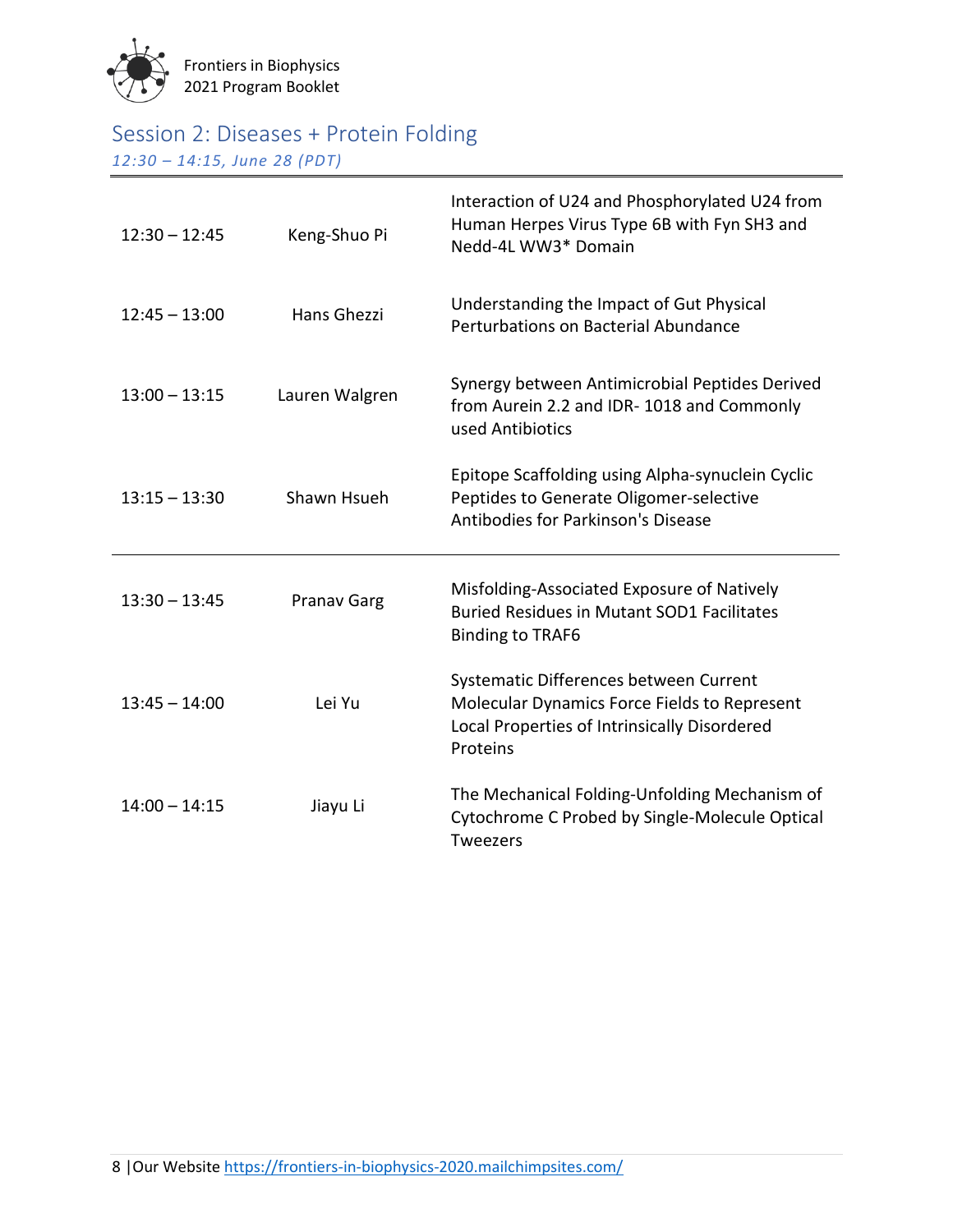

### Interaction of U24 and Phosphorylated U24 from Human Herpes Virus Type 6B with Fyn SH3 and Nedd-4L WW3\* Domain

Keng-Shuo Pi (12:30 – 12:45)

Recent work has shown that U24, a putative tail-anchored membrane protein unique to Roseoloviruses (i.e. Human Herpesvirus (HHV) type-6A, -6B and -7), may play a role in multiple sclerosis (MS). Two hypotheses on how HHV may be implicated in MS have been proposed: 1) molecular mimicry; and 2) endocytic recycling. In particular, these explorations indicated the importance of phosphorylation and charges on bindings affinities between U24-6A and important proteins such as Fyn-SH3 and Nedd4 for the molecular mimicry and endocytic recycling models, respectively. Herein, the interaction of U24-6B and its phosphorylated variant (pU24-6B) with hNedd4L-WW3\* as well as Fyn-SH3 domains will be quantified. Results obtained from isothermal titration calorimetry (ITC) have shown that U24-6B binds to human Nedd4L-WW3\* (KD= 4.7 ± 0.3) slightly better than U24-6A, while similar binding affinities were observed for pU24-6B (KD= 0.88 ± 0.01 μM) and pU24-6A (KD= 0.76 ± 0.03 μM) with hNedd4L-WW3\*. Interestingly, binding interactions between phosphorylated U24-6A and -6B with Fyn-SH3 showed a larger number of perturbed residues than the unphosphorylated versions of the peptides, as evidenced through 15N- HSQC NMR titrations. These results will be discussed in light of the two models linking the highly seroprevalent HHV-6A and 6B variants to MS.

### Understanding the Impact of Gut Physical Perturbations on Bacterial Abundance

Hans Ghezzi (12:45 – 13:00)

The human gut is inhabited by a diverse community of microorganisms including bacteria, archaea and viruses, which make up our microbiota. Microbial dynamics, including the establishment and maintenance of bacterial communities, can be rapidly and drastically impacted by the gut physical environment. Specifically, changes to gut osmolality (a measure of concentration of molecules) such as in the case of laxative use, celiac disease or Crohn's disease can lead to perturbations of the gut ecosystem, and impact human health. Our research investigates the direct effects of osmolality on the growth of individual bacteria, as a predictor of bacterial abundance. We hypothesize that the physical environment has a major direct impact on bacterial availability, alongside other indirect effects of physical perturbations such as changes to bacterial-host and inter-bacterial interactions. To investigate this, we bi-colonised germ-free mice with two gut commensals, Bacteroides thetaiotaomicron VPI-5482 and Muribaculum intestinale G6, and induced osmotic diarrhea by administering water with increasing concentrations of an osmotic laxative. We show that hyperosmotic stress negatively affected in vivo abundance of both bacteria in a dosage-dependent matter. Our results suggest that that the gut physical environment may govern microbial abundance, as osmotic stress linearly inhibited bacterial growth dependent on gut osmolality. Altogether, understanding the impact of physical perturbations on the gut microbiome is key to develop novel approaches in personalised medicine.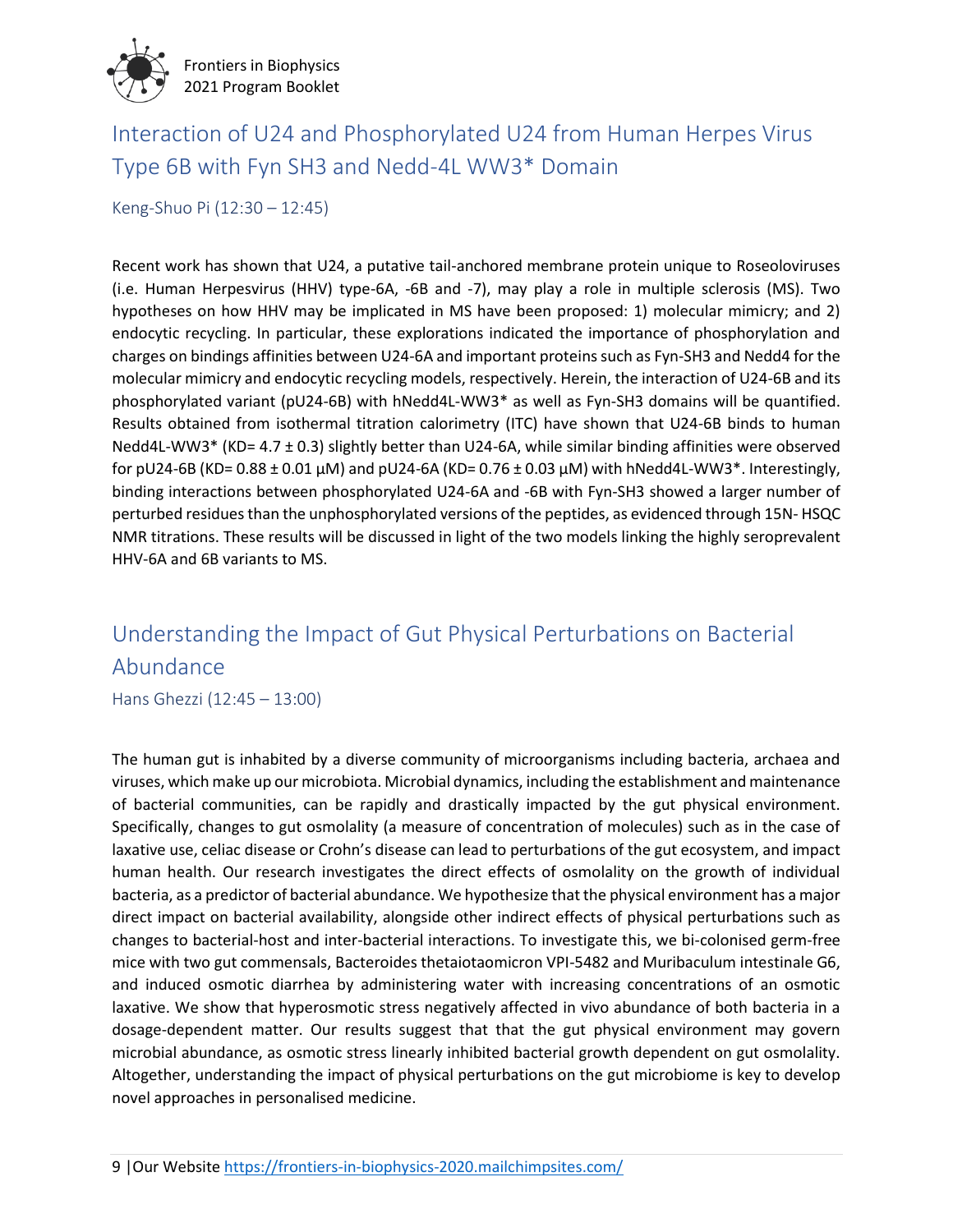

### Synergy between Antimicrobial Peptides Derived from Aurein 2.2 and IDR- 1018 and Commonly used Antibiotics

Lauren Walgren (13:00 – 13:15)

Antibiotic resistance has become a large public health problem due to the frequent and unrestricted use of antibiotics. Thus, there is an urgent need to find novel antibacterial therapeutics or a combination of antibacterial agents to treat antibiotic-resistant bacteria. This study investigated the synergy between two antimicrobial peptides (AMPs) and broad-spectrum antibiotics used against a number of ESKAPE pathogens, namely P. aeruginosa, S. aureus, A. baumannii and E. faecium. One of the AMPs, denoted peptide 73, was derived from the natural host defense peptide aurein 2.2 [1,2]. The other AMP (IDR-3002) was derived through in silico quantitative structure-activity relationship (QSAR) models [3]. The minimum inhibitory concentration (MIC) of each AMP was evaluated against each of the 4 strains listed above. Based on the MIC found for each AMP, a checkerboard assay was performed to investigate the synergy between the peptides and antibiotics, as expressed by the fractional inhibitory concentration (FIC). Neither peptide showed synergistic effects with antibiotics when tested against the Gram-positive bacteria (S. aureus and E. faecium). However, each AMP combined with polymyxin B showed synergistic activity against antibiotic sensitive strains of P. aeruginosa and A. baumannii. The results will be presented in light of using AMP/antibiotic combinations to combat antibiotic resistance.

# Epitope Scaffolding using Alpha-synuclein Cyclic Peptides to Generate Oligomer-selective Antibodies for Parkinson's Disease

Shawn Hsueh (13:15 – 13:30)

Effectively scaffolding epitopes on immunogens, in order to raise conformationally selective antibodies through active immunization, is a central problem in treating protein misfolding diseases, particularly neurodegenerative diseases such as Alzheimer's disease or Parkinson's disease. We seek to selectively target conformations enriched in toxic, oligomeric propagating species while sparing healthy forms of the protein which are often more abundant. To this end, we scaffolded cyclic peptides by varying the number of flanking glycines, to best mimic a misfolding-specific conformation of an epitope of alpha-synuclein enriched in the oligomer ensemble, as characterized by a region most readily disordered and solventexposed in a stressed, partially denatured protofibril. We screen and rank the cyclic peptide scaffolds of alpha-synuclein in silico based on their ensemble overlap properties with the fibril, oligomer-model, and isolated monomer ensembles. We introduce a method for screening against structured off-pathway targets in the human proteome, by selecting scaffolds with minimal conformational similarity between their epitope and the same primary sequence in structured human proteins. Ensemble comparison and overlap was quantified by the Jensen-Shannon Divergence, and a new measure introduced here---the embedding depth, which determines the extent to which a given ensemble is subsumed by another ensemble, and which may be a more useful measure in sculpting the conformational-selectivity of an antibody.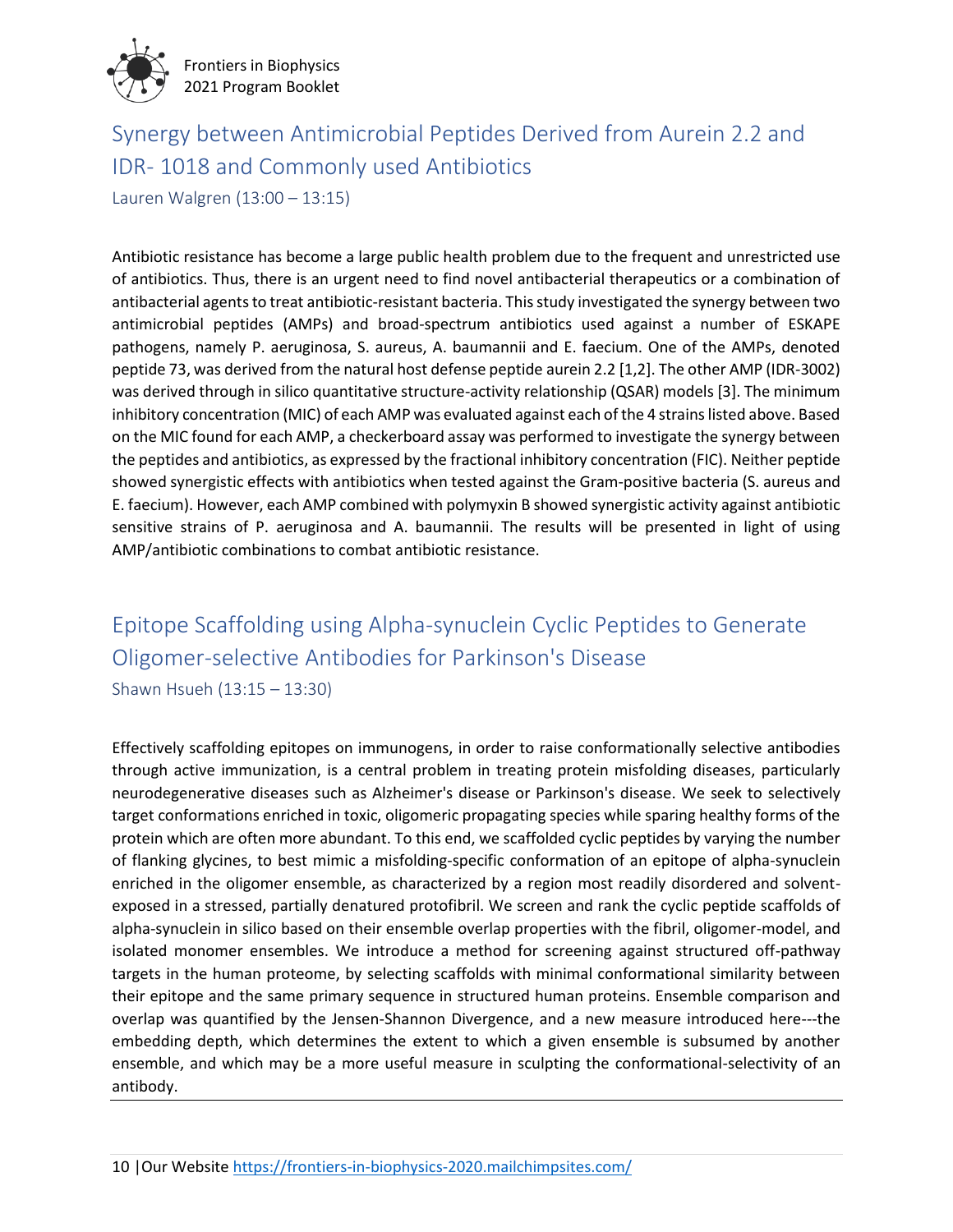

### Misfolding-Associated Exposure of Natively Buried Residues in Mutant SOD1 Facilitates Binding to TRAF6

Pranav Garg (13:30 – 13:45)

Amyotrophic lateral sclerosis (ALS) is a fatal neurodegenerative disease primarily impacting motor neurons. Mutations in superoxide dismutase 1 (SOD1) are the second most common cause of familial ALS. Several of these mutations lead to misfolding or toxic gain of function in the SOD1 protein. Recently, we reported that misfolded SOD1 interacts with TNF receptor-associated factor 6 (TRAF6) in the SOD1-G93A rat model of ALS. Further, we showed in cultured cells that several mutant SOD1 proteins, but not wild type SOD1 protein, interact with TRAF6 via the MATH domain. Here, we sought to uncover the structural details of this interaction through molecular dynamics (MD) simulations of a dimeric model system, coarse grained using the AWSEM force field. We used direct MD simulations to identify buried residues, and predict binding poses by clustering frames from the trajectories. Metadynamics simulations were also used to deduce preferred binding regions on the protein surfaces from the potential of the mean force in orientation space. Well-folded SOD1 was found to bind TRAF6 via co-option of its native homodimer interface. However, if loops IV and VII of SOD1 were disordered, as typically occurs in the absence of stabilizing Zn2+ ion binding, these disordered loops now participated in novel interactions with TRAF6. On TRAF6, multiple interaction hot-spots were distributed around the equatorial region of the MATH domain beta barrel. Expression of TRAF6 variants with mutations in this region in cultured cells demonstrated that TRAF6 residue T475 facilitates interaction with different SOD1 mutants. These findings contribute to our understanding of the disease mechanism and uncover potential targets for the development of therapeutics.

Systematic Differences between Current Molecular Dynamics Force Fields to Represent Local Properties of Intrinsically Disordered Proteins Lei Yu (13:45 – 14:00)

The prevalence of intrinsically disordered polypeptides (IDPs) and protein regions in structural biology has prompted the recent development of molecular dynamics (MD) force fields for the more realistic representations of such systems. Using experimental NMR backbone scalar 3J-coupling constants of the intrinsically disordered proteins alpha-synuclein and amyloid-beta in their native aqueous environment as a metric, we compare the performance of four recent MD force fields, namely AMBER ff14SB, CHARMM C36m, AMBER ff99SB-disp, and AMBER ff99SBnmr2, by partitioning the polypeptides into an overlapping series of heptapeptides for which a cumulative total of 276 us MD simulations are performed. The results show substantial differences between the different force fields at the individual residue level. Except for ff99SBnmr2, the force fields systematically underestimate the scalar 3J(HN,Ha) couplings, due to an underrepresentation of beta-conformations and an overrepresentation of either alpha- or PPII conformations. The study demonstrates that the incorporation of coil library information in modern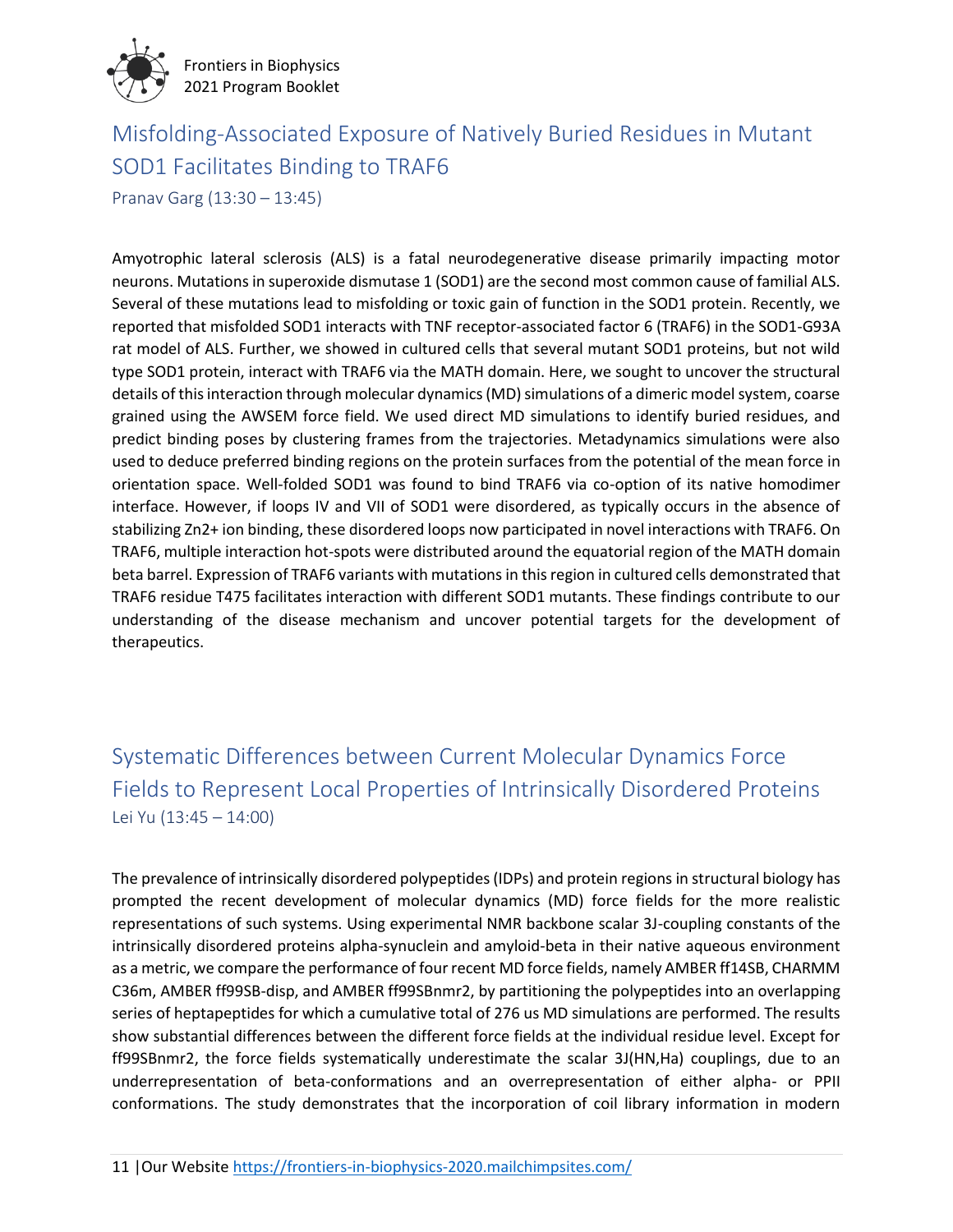

molecular dynamics force fields, as shown here for ff99SBnmr2, provides substantially improved performance and more realistic sampling of local backbone phi,psi dihedral angles of IDPs as reflected in good accuracy of computed scalar 3J(HN,Ha)-couplings with < 0.5 Hz error. Such force fields will enable a better understanding how structural dynamics and thermodynamics influence IDP function. Although the methodology based on heptapeptides used here does not allow the assessment of potential intramolecular long-range interactions, its computational affordability permits well-converged simulations that can be easily parallelized. This should make the quantitative validation of intrinsic disorder observed in MD simulations of polypeptides with experimental scalar J-couplings widely applicable.

### The Mechanical Folding-Unfolding Mechanism of Cytochrome C Probed by Single-Molecule Optical Tweezers

Jiayu Li (14:00 – 14:15)

Cytochrome c (cyt c) is an important type of electron transfer protein involved in both aerobic and anaerobic respiration processes. It is also one of the most studied proteins due to its easiness to obtain and characterize by spectroscopic methods. The 104 amino acid-protein is highly helical, and contains a heme cofactor bounded by two thioether bonds and two coordination bonds. The ensemble foldingunfolding behavior of cyt c in denaturant has been extensively studied with hydrogen exchange experiment, and a foldon-dependent multiple-step folding-unfolding mechanism has been proposed. Here we used single-molecule optical tweezers to probe the mechanical folding-unfolding behavior of cyt c at the single-molecule level. We found that folded cyt c has a very narrow unfolding force distribution centered at ~30 pN. Cyt c mostly unfolded in an all-or-none fashion, while a short-lived intermediate could sometimes be observed in relatively low-force unfolding events. The refolding always happened in twostate fashion at ~4 pN. In addition, we found that the apo-form cyt c, which is long-believed as a randomcoil, displayed some intrachain interactions. Our results may provide important new insights to our understanding of the folding and stability of cyt c as well as metalloproteins in general.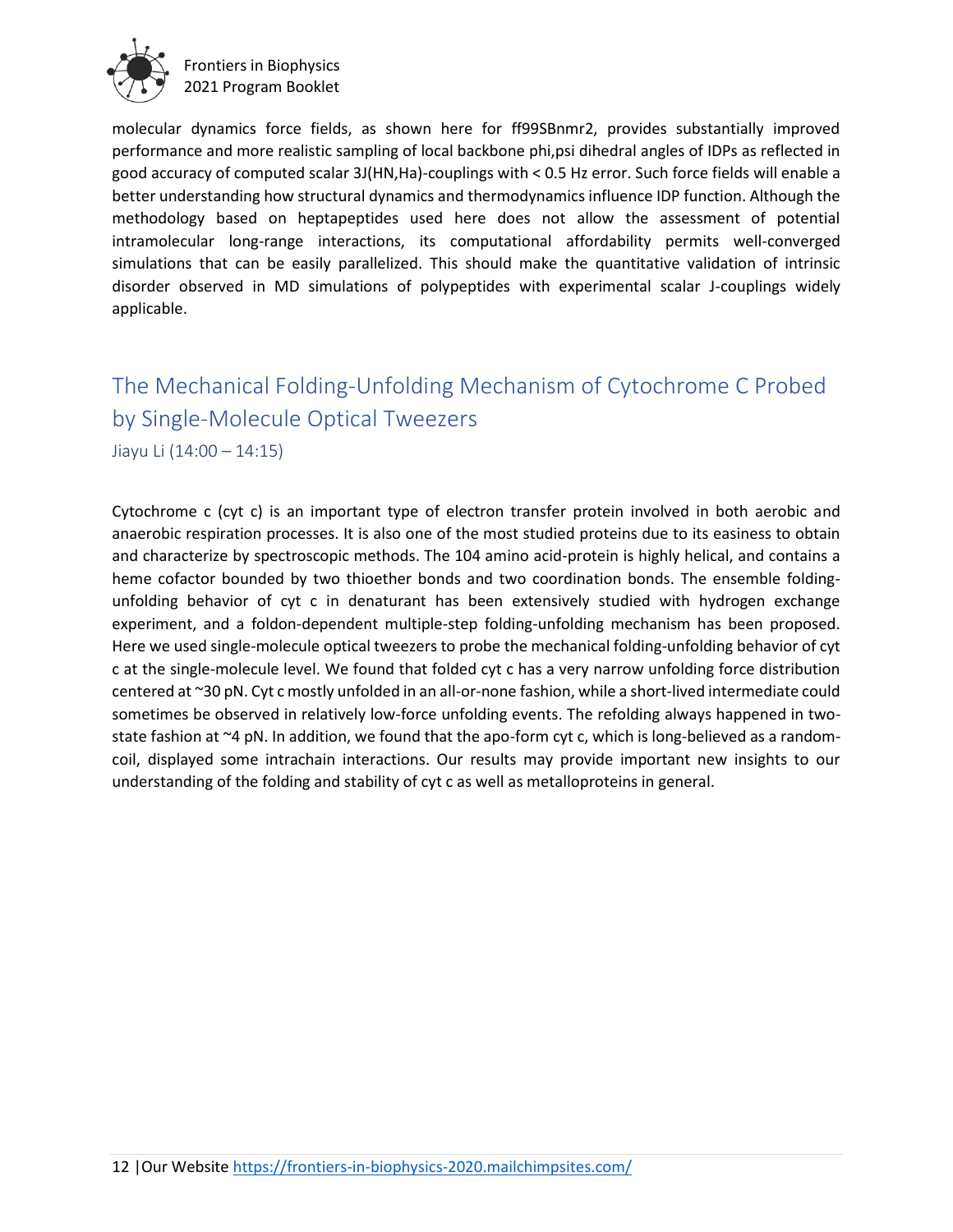

| $9:00 - 9:15$   | Daniele Agostinelli | <b>Nutations in Growing Plant Shoots: Endogenous</b><br>and Exogenous Factors in the Presence of Elastic<br>Deformations |
|-----------------|---------------------|--------------------------------------------------------------------------------------------------------------------------|
| $9:15 - 9:30$   | Mouad Boudina       | Vortex-induced Vibrations as a Soft Coral Strategy<br>to Enhance Food Capture                                            |
| $9:30 - 9:45$   | Manish Kumar        | Effect of External Flows on Sperm Flagellar<br><b>Dynamics</b>                                                           |
| $9:45 - 10:00$  | Daniele Agostinelli | Morphological Control of Receptor-mediated<br>Endocytosis                                                                |
| $10:00 - 10:15$ | Naba Mukhtar        | Simulating Epithelial-Mesenchymal Transition in<br><b>Cell Sheets</b>                                                    |

### Nutations in Growing Plant Shoots: Endogenous and Exogenous Factors in the Presence of Elastic Deformations

Daniele Agostinelli (9:00 – 9:15)

Growing plant shoots exhibit circumnutations, namely, oscillations that draw three-dimensional trajectories, whose projections on the horizontal plane generate pendular, elliptical, or circular orbits. A large body of literature has followed the seminal work by Charles Darwin in 1880, but the nature of this phenomena is still uncertain and a long-lasting debate produced three main theories: the endogenous oscillator, the exogenous feedback oscillator, and the two-oscillator model. After briefly reviewing the three existing hypotheses, I will discuss a possible interpretation of these spontaneous oscillations as a Hopf-like bifurcation in a growing morphoelastic rod.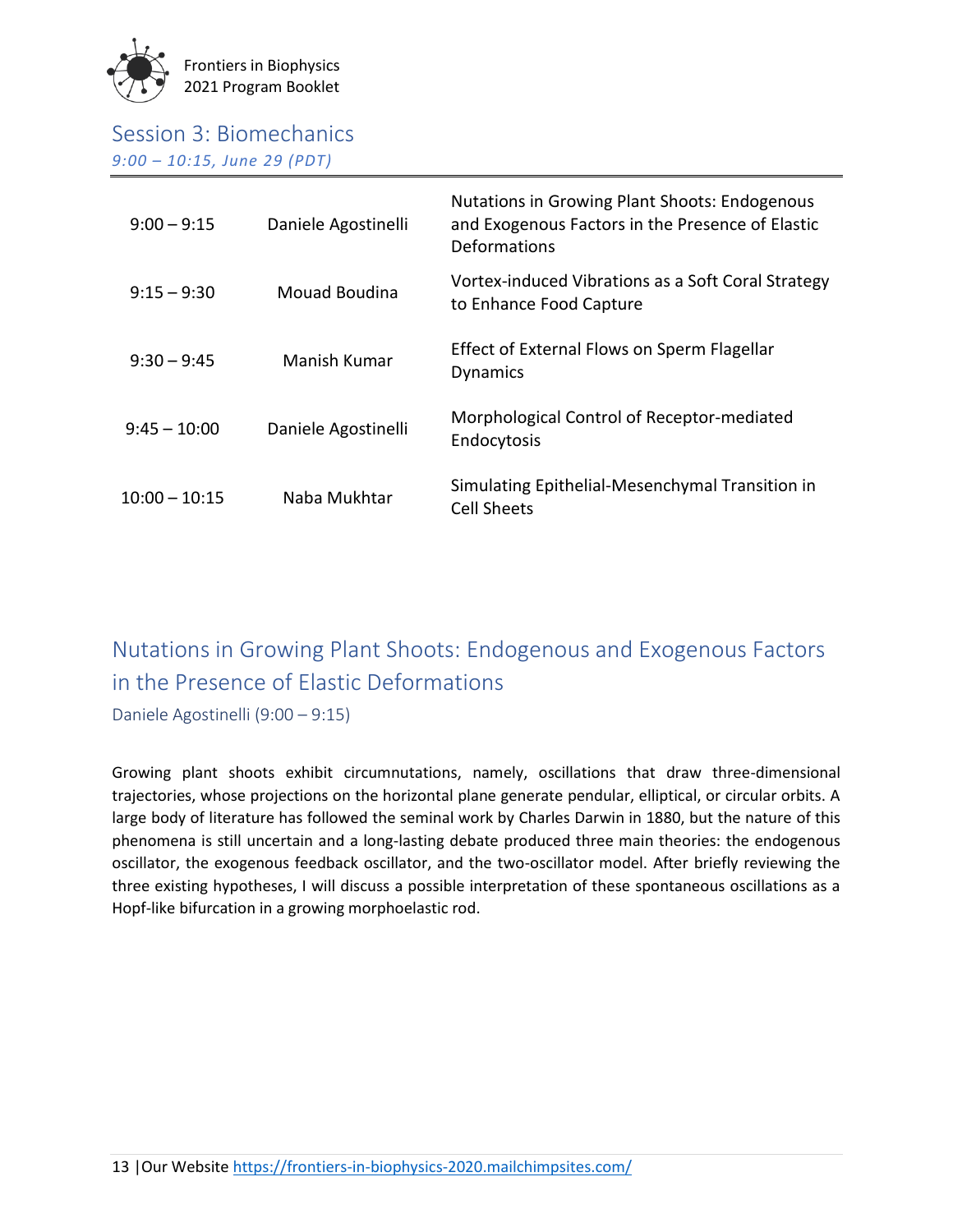

### Vortex-induced Vibrations as a Soft Coral Strategy to Enhance Food Capture Mouad Boudina (9:15 – 9:30)

Soft corals are flexible marine species that deform under a flow of water. Some records of the bipinnate sea plume (A. bipinnata) reveal a curious motion: while the stem sways back and forth at low-frequency with a wave surge, the branches suddenly vibrate at high frequency, with small amplitude, and transverse to the water flow. We explain the origin of these vibrations, and find their impact on soft corals. Finiteelement implementation of the wake-oscillator model for an elastic slender rod favours vortex-induced vibrations as the most probable cause of the observed fast branch motion. Since soft corals are passive filter feeders that catch particles brought by currents, we hypothesise that these vibrations may affect their feeding rate. Using a monolithic fluid-structure interaction finite-element solver and Python code, we integrated the trajectories of spherical particles around a circular cylinder and calculated the capture rate. We found that vibrating cylinders capture up to 40% more particles than fixed cylinders at frequency synchronisation. Therefore, vortex-induced vibrations plausibly enhance the food capture and offer soft corals a better nutrition.

## Effect of External Flows on Sperm Flagellar Dynamics

Manish Kumar (9:30 – 9:45)

The swimming sperm of many external fertilizing marine organisms face complex fluid flows during their search for egg cells. Aided by chemotaxis, relatively weak flows and marine turbulence enhance spermegg fertilization rates through hydrodynamic guidance and mixing. However, strong flows can mechanically inhibit flagellar motility through elastohydrodynamic interactions - a phenomenon that remains poorly understood. We explore the effects of flow on the buckling dynamics of sperm flagella in an extensional flow through detailed numerical simulations, which are informed by microfluidic experiments and high-speed imaging. Compressional fluid forces lead to rich buckling dynamics of the sperm flagellum beyond a critical dimensionless sperm number, Sp, which represents the ratio of viscous force to elastic force. For non-motile sperm, the maximum buckling curvature and the number of buckling locations, or buckling mode, increase with increasing sperm number. In contrast, motile sperm exhibit an intrinsic flagellar curvature due to the propagation of bending waves along the flagellum. In compressional flow, this preexisting curvature acts as a precursor for buckling, which enhances local curvature without creating new buckling modes and leads to asymmetric beating. However, in extensional flow, flagellar beating remains symmetric with a smaller head yawing amplitude due to tensile forces. We also explore sperm motility in different shear flows. In the presence of Poiseuille flow, the sperm moves downstream or upstream depending on the flow strength along with net movement toward the centerline.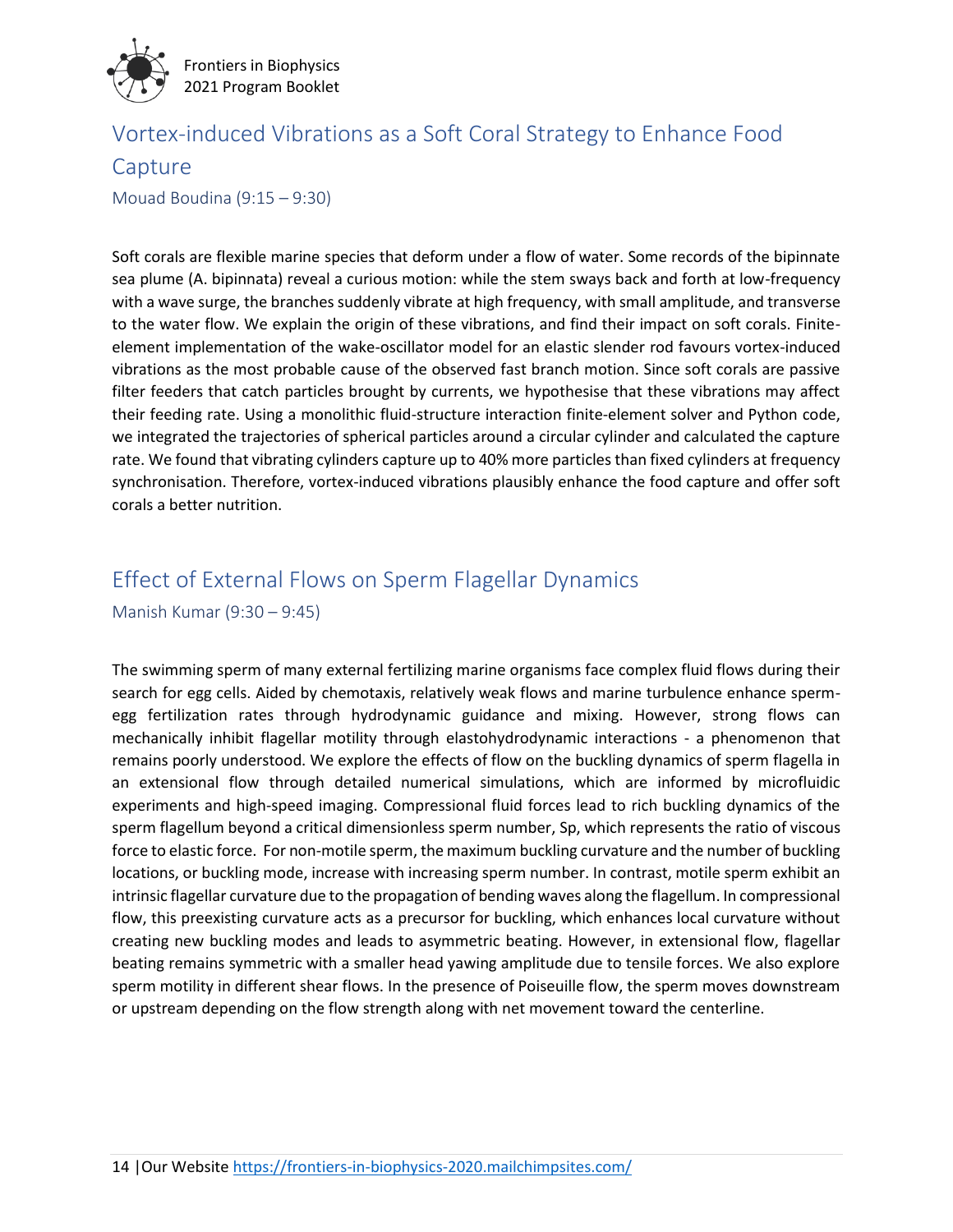

### Morphological Control of Receptor-mediated Endocytosis

Daniele Agostinelli (9:45 – 10:00)

Receptor-mediated endocytosis is one of the most common mechanisms by which cells internalize particles. This process is driven by adhesion forces between the external particle and the cell membrane, due to specific interactions such as ligand-receptor bindings, or non-specific ones such as electrostatic, van der Waals, and hydrophobic forces. These adhesive forces provide the energy that is necessary to overcome the energetic cost of wrapping the particle. Previous studies revealed that spherical nanoparticles can be endocytosed only within a specific range of radii, which is determined by the balance between the adhesion energy and the membrane deformation energy. Numerical studies showed that the fundamental biophysics of spherical nanoparticles holds also for other simple geometries, which exhibit different entry modes. However, the effect of more complex morphologies remains largely unexplored, despite its importance for the development of new strategies in the context of biomedical diagnostics and therapeutics. In this study, we investigate the endocytosis of a spherical nanoparticle equipped with protrusions, and we find the region in the space of the relevant parameters where the internalization process is energetically favorable. We discuss the implications of these results in suggesting a new strategy for the design of viral antibodies, and nanoparticles for targeted diagnosis and drug delivery - via a geometrical control of endocytosis.

### Simulating Epithelial-Mesenchymal Transition in Cell Sheets Naba Mukhtar (10:00 – 10:15)

Epithelial-mesenchymal transition (EMT), a process in which immotile cells that line surfaces in the body become motile mesenchymal cells, play a crucial role in major processes such as wound healing, embryo development, and cancer growth; therefore, examining the dynamics behind individual and collective cell migration would allow for a better understanding of these processes. It has been previously observed that the protein YAP is activated by external mechanical stimuli and affects the expression and activation of the proteins E-cadherin and Rac1, which are involved in intercellular adhesion and migratory ability respectively. It has also been demonstrated that the mechanical stimulation of expanding cell sheets leads to the formation of finger-like projections and EMT, as well as quantitative differences in properties between cells near the sheet edge and cells away from it. Such cell sheets can be simulated using Morpheus, an agent-based modelling and simulation environment. In this talk, I will propose an ODE model for YAP/Rac1/E-cadherin dynamics and demonstrate that the resulting Morpheus simulation gives results consistent with several observations seen in vitro.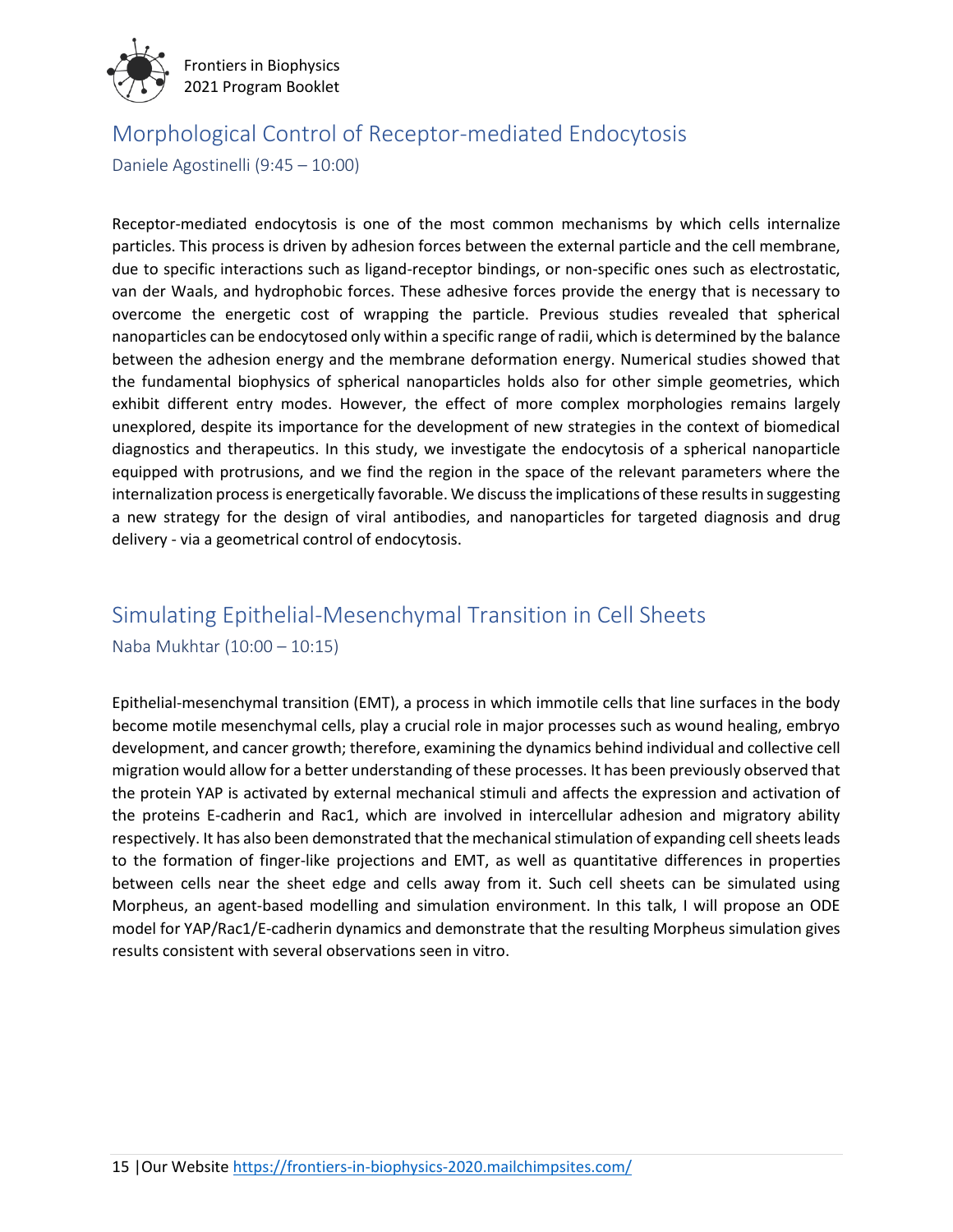

### Session 4: Rheology *12:30 – 13:30, June 29 (PDT)*

| $12:30 - 12:45$ | Chike Okwara           | The Mechanical Properties of Neurospheres                                                  |
|-----------------|------------------------|--------------------------------------------------------------------------------------------|
| $12:45 - 13:00$ | Minghuan Xu            | Effect of Extensional Rheology on Enhancing the<br><b>Retention of Agricultural Sprays</b> |
| $13:00 - 13:15$ | Yun-Han Huang          | Effects of Aging on the Shelf Life and<br>Viscoelasticity of Polymer-based Microcapsules   |
| $13:15 - 13:30$ | Bharath Antarvedi Goda | <b>Mechanics of Soft Material Cutting</b>                                                  |

# The Mechanical Properties of Neurospheres

Chike Okwara (12:30 – 12:45)

Stem-cell-derived tissues are excellent models for investigating mechanisms of tissue formation and responses to physiological and mechanical cues. Neuronal spheroids, also known as neurospheres, have attracted particular interest for studying brain diseases. A lot is now known about the differentiation and maturation of neurospheres, as well as their responses to biochemical cues. However, understanding of their mechanical properties pales in comparison, especially considering recent insights about how mechanical stimuli trigger the onset of neurodegenerative conditions. In the current study, we have taken formative steps to fill this knowledge gap. Our study is the first to investigate the mechanical properties of living neurospheres under uni-axial compression. We observed that neurospheres exhibit viscoelastic behaviour at low strains and plastic deformation at larger strains. However, the results also demonstrate the need for further method development in order to properly account for biological variability and sample heterogeneity.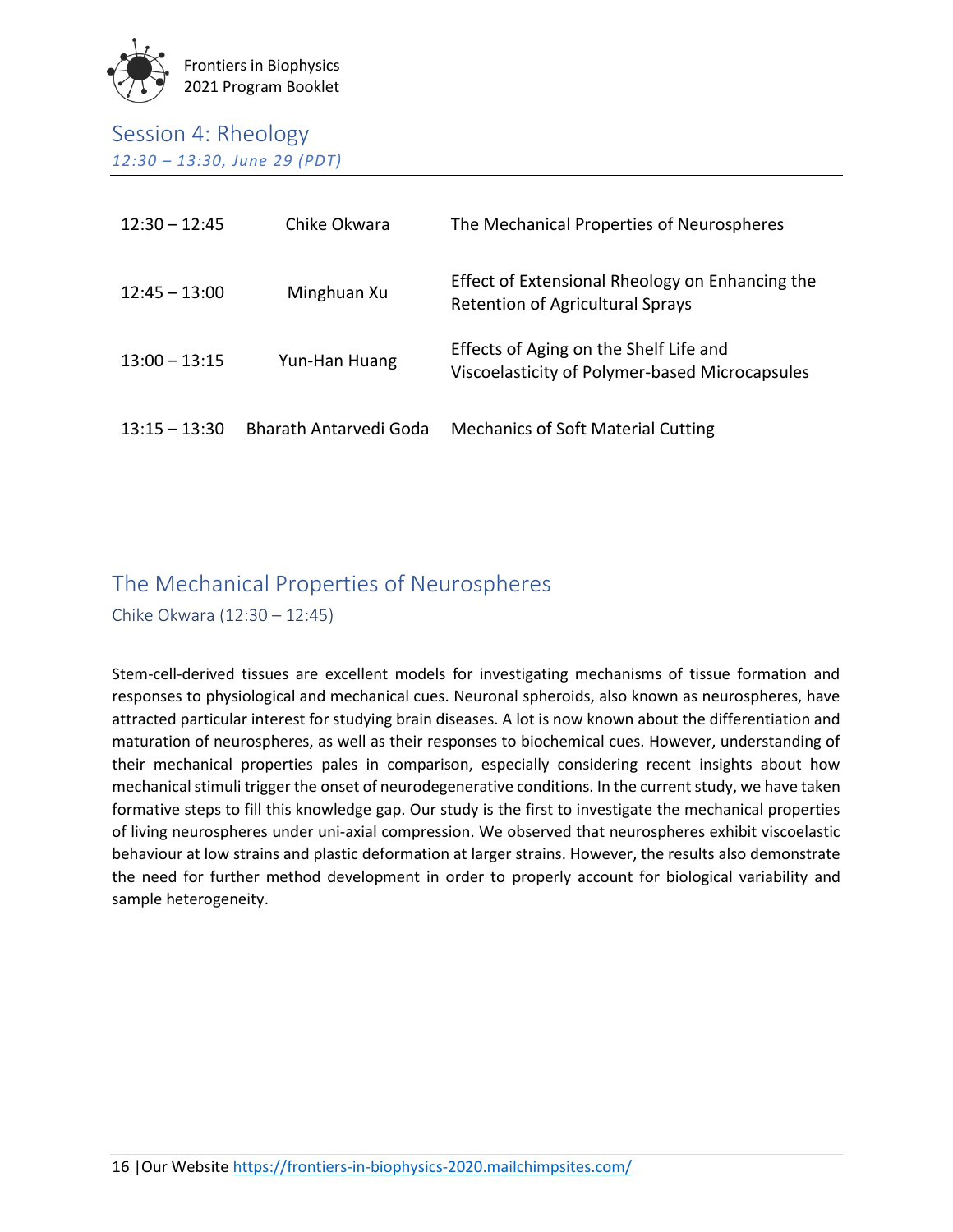

### Effect of Extensional Rheology on Enhancing the Retention of Agricultural Sprays

Minghuan Xu (12:45 – 13:00)

The use of agrochemicals such as pesticides and fertilizers has contributed much to improving the output and quality of agricultural crops. However, agrochemicals are commonly delivered by spray nozzle systems, and in the process, substantial amount of the agrochemicals may be lost to the surrounding environment. This leads to overuse of agrochemicals to achieve target levels in plants and in turn leads to environmental pollution and economic losses.Our study focuses on the retention of spray droplets after they reach the target surface, which can be limited by droplets splashing, rebounding, or rolling off the surface, Here, a novel approach is presented for quantifying the retention efficiency. This approach enables testing of the influence of polymer additives for enhancing retention efficiency of both real and model agricultural sprays. The results demonstrate that increasing the extensional rheology of the spray solution can increase the retention efficiency on both synthetic surfaces as well as plant surfaces.

### Effects of Aging on the Shelf Life and Viscoelasticity of Polymer-based **Microcapsules**

Yun-Han Huang (13:00 – 13:15)

Microcapsules have a wide range of applications in industries such as targeted drug delivery and encapsulation of functional food ingredients. While many studies have focused on characterization of their mechanical properties, very few studies monitored the change of mechanical properties as they age. Such changes are of critical importance to product performance. In this work, we examine the effect of aging on polymer-based microcapsules with liquid cores. Our findings suggested that the structure, color, stability, and even the density of individual microcapsules change over the aging process. Furthermore, the stiffness of the microcapsules increased significantly and they became more viscoelastic over time. A cantilevered-capillary force apparatus is used to make precise measurements of these properties.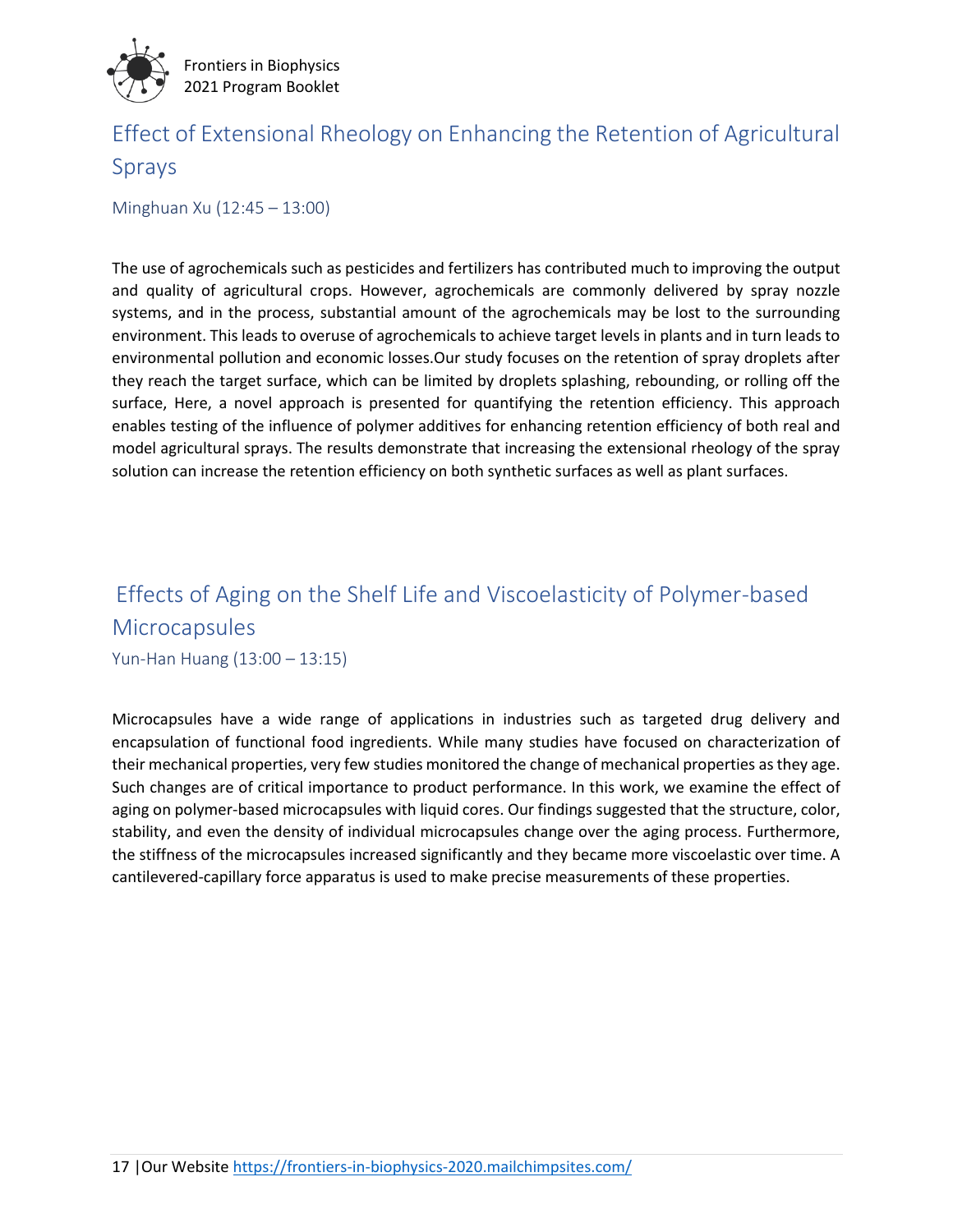

### Mechanics of Soft Material Cutting

Bharath Antarvedi Goda (13:15 – 13:30)

Cutting is a ubiquitous process with a wide range of implications. We have a very good theoretical understanding of fracture and cutting mechanics of ductile and brittle materials but very little attention has been paid to understand the mechanics of failure and cutting of soft materials. Understanding them is crucial and will benefit several sectors ranging from biotech to food processing. Traditionally, in the soft mechanics cutting literature, the focus has been on food processing and wire cutting of bulk soft materials and cannot be generalized to other processes. Oftentimes, the soft materials are thin, and there is a need to account for the trade-off between cutting force and stability or buckling resistance of the film being cut. It has been found from the experiments that this phenomenon is well understood by leaf cutter ants that have evolved with the capability to cut leaves with minimal effort. My work focuses on learning the mechanics of cutting from nature and develop a mathematical theory that can be applied to solve challenges faced in thin-film cutting and failure.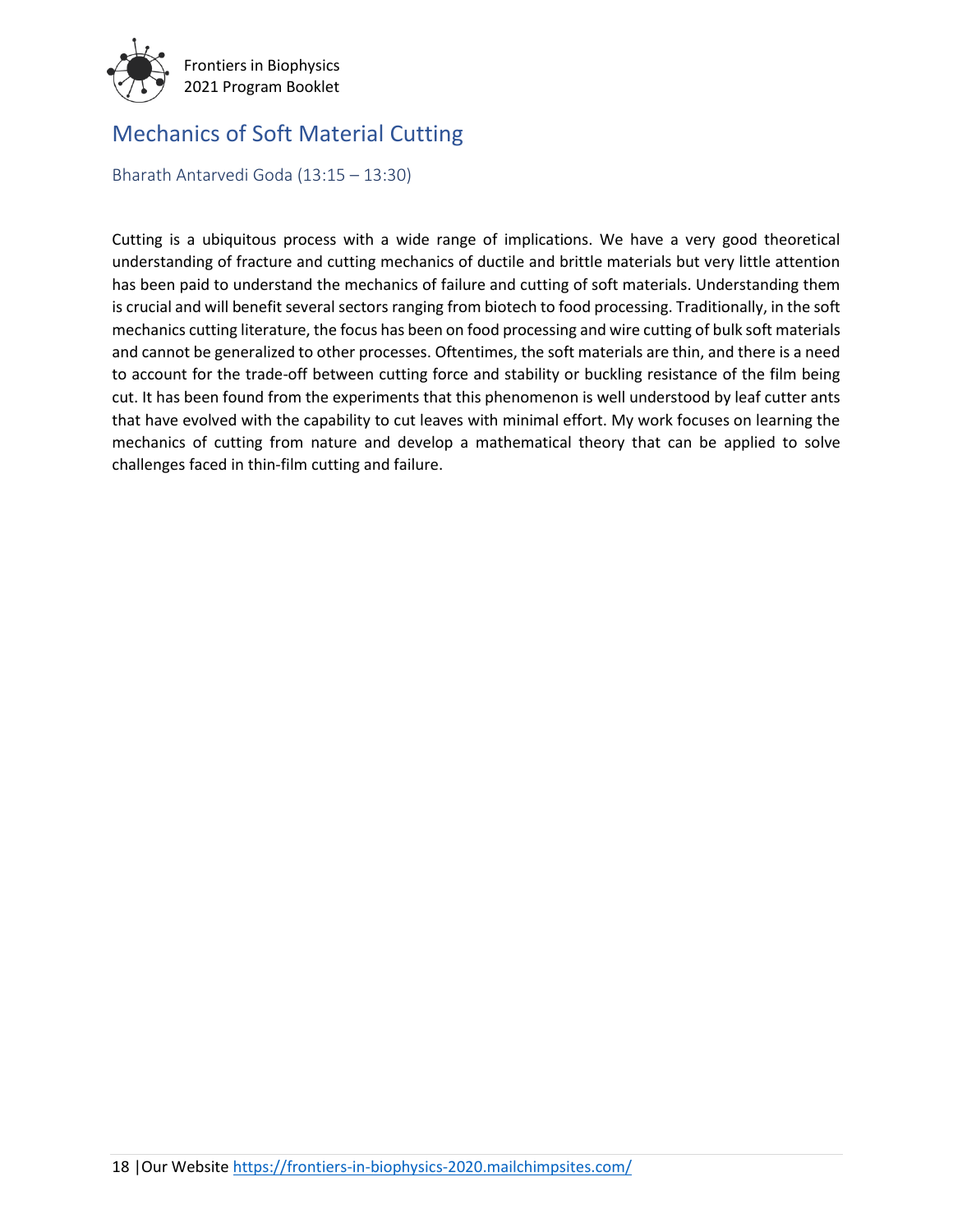

### POSTER SESSION

*14:00 – 15:00, June 29 (PDT)*

| Row 1, Column 1 | David Holloway          | Controlling the Number of Cotyledons in Conifer<br>Embryos                                                                                      |
|-----------------|-------------------------|-------------------------------------------------------------------------------------------------------------------------------------------------|
| Row 1, Column 2 | Hadi Zadeh-<br>Haghighi | Radical Pairs may Explain Xenon-induced<br>Anesthesia and Lithium Effects on Hyperactivity                                                      |
| Row 2, Column 1 | Lauren Walgren          | Synergy between Antimicrobial Peptides Derived<br>from Aurein 2.2 and IDR-1018 and Commonly<br>used Antibiotics                                 |
| Row 2, Column 2 | Albert Kong             | <b>Enhanced Packing and in Micropillar Arrays</b><br>through the Introduction of Tilt                                                           |
| Row 2, Column 3 | Sridaran Rajagopal      | A General Model for the Mechanical<br>Characterization of Hydrogels                                                                             |
| Row 2, Column 4 | Adam Yasunaga           | Quantitative Interpretation of Cell Rolling Velocity<br>Distribution                                                                            |
| Row 3, Column 1 | Shahla Nemati           | Eliciting the Effects of Phenotypic Heterogeneity<br>on Cellular Growth and Antibiotic Response Using<br>High-throughput Single-cell Assays     |
| Row 3, Column 2 | Hossam Zaki             | Characterizing Structural Variants in RAD51B                                                                                                    |
| Row 3, Column 3 | <b>Cameron Hastie</b>   | Non-equilibrium Structural Dynamics of<br><b>Supercoiled DNA Plasmids</b>                                                                       |
| Row 3, Column 4 | Albert Kamanzi          | Simultaneous, Single-particle Measurements of<br>Size and Loading Give New Insights into the<br><b>Structure of Drug-delivery Nanoparticles</b> |
| Row 4, Column 1 | Matteo Ferraresso       | Growth and Remodelling of Cell Tissue<br>Undergoing Epithelial to Mesenchymal Transition                                                        |
| Row 4, Column 2 | Ryan Konno              | <b>Multiscale Contributions to Skeletal Muscle</b><br>Mechanics                                                                                 |
| Row 4, Column 3 | Eric Jones              | Ecological Theory for "Medicine for the<br>Microbiome"                                                                                          |
| Column          |                         |                                                                                                                                                 |

19 |Our Websit[e https://frontiers-in-biophysics-2020.mailchimpsites.com/](https://frontiers-in-biophysics-2020.mailchimpsites.com/)

Row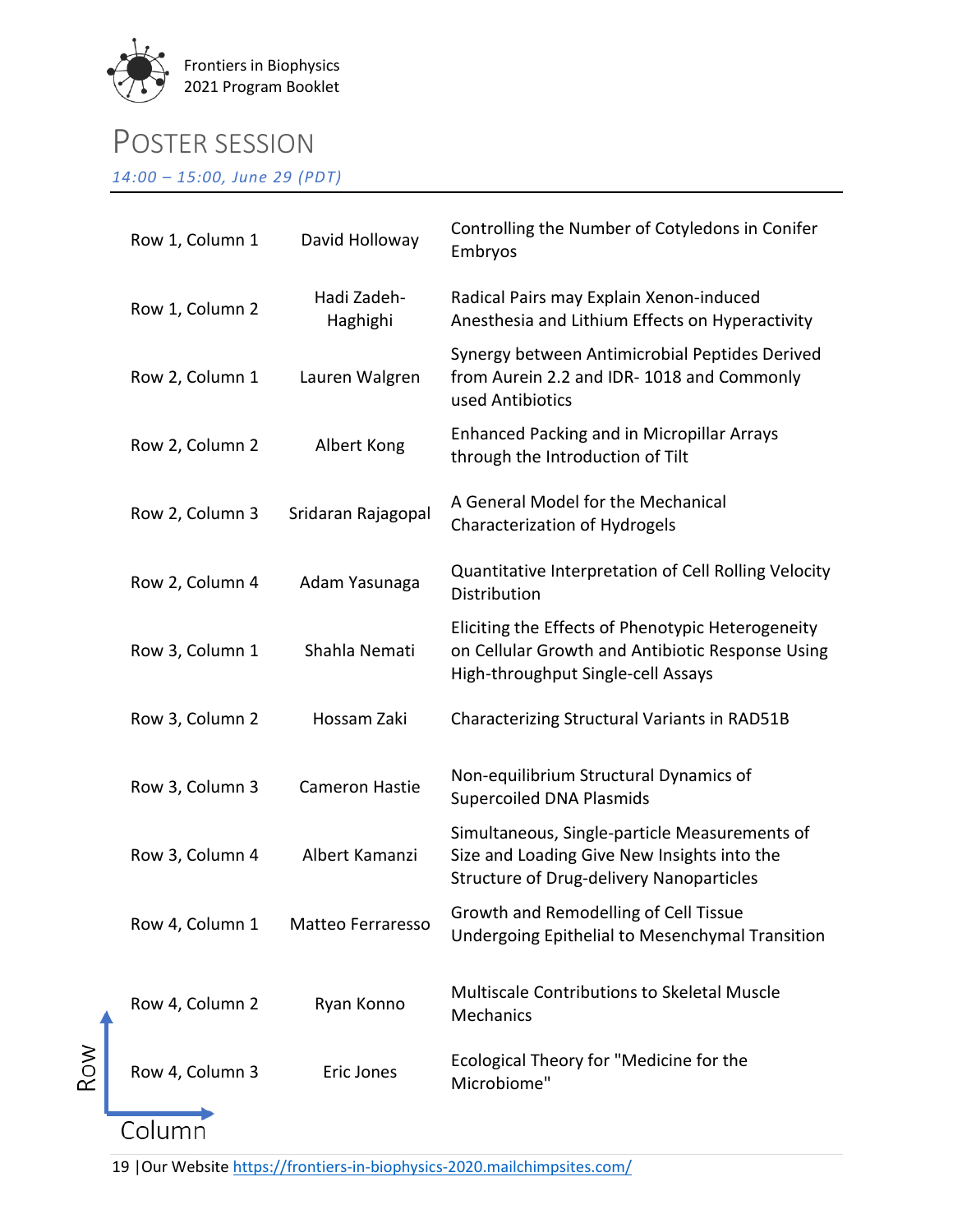

### Controlling the Number of Cotyledons in Conifer Embryos

David, Holloway (Row 1, Column 1)

Conifers, unlike flowering plants, generate variable numbers of cotyledons (embryonic 'seed leaves'). Conifer cotyledons do not form all over the dome-shaped embryo, but form in a single ring at a particular distance from the tip. A 3-fold increase in this ring radius from 55 to 180 µm corresponds to the experimentally observed range of 2 to 10 regularly-spaced cotyledons. In the flowering plant Arabidopsis, leaves are also initiated at a particular distance from the growing tip. Molecularly, this is at a 'trough' between two expression domains, of REV (an HD-ZIP III protein) above the leaves and KAN below the leaves. REV and KAN are mutually inhibitory via miRNAs (tasiARF from REV, miR166 from KAN). This is at least partly shared by conifers: overexpression of miR166 in larch decreases HD-ZIP III expression and affects cotyledon formation. We have developed a model for HD-ZIP III (H), KAN (K) regulation to investigate how their interface position is controlled - in particular, what allows for the 3-fold natural variability in conifer cotyledon ring radius. Simulating Arabidopsis H/K experimental perturbations contributes to a general mechanism for radial positioning, as well as quantitatively predicting radial shifts in new conifer experiments.

### Radical Pairs may Explain Xenon-induced Anesthesia and Lithium Effects on Hyperactivity

Hadi Zadeh-Haghighi (Row 1, Column 2)

The human brain is a magnificent system with highly complex functionalities such as learning, memory, emotion, and subjective experience. Over the past decades, it has been proposed that that quantum physics could help answer unsolved questions in life science. Here we present a quantum model that could shed light on the mechanisms behind xenon-induced anesthesia and the lithium effects on hyperactivity. It has been shown that the process of xenon-induced general anesthesia involves electron transfer, and the potency of xenon as a general anesthetic exhibits isotopic dependence. It has also been observed that lithium's effects are isotope-dependent. Based on these findings, here we propose that xenon and lithium exert their effects by influencing the recombination dynamics of a naturally occurring radical pair involving oxygen. We develop a simple model inspired by the radical-pair mechanism in cryptochrome in the context of avian magnetoreception. Our model reproduces the observed isotopic dependence in the xenon anesthesia and the lithium treatment of hyperactivity. It predicts a magnetic-field dependence of the effectiveness of lithium on hyperactivity and the potency of xenon anesthetic, which provides one potential experimental test of our hypothesis. Our findings show that Nature might harness quantum entanglement for the brain's cognitive processes.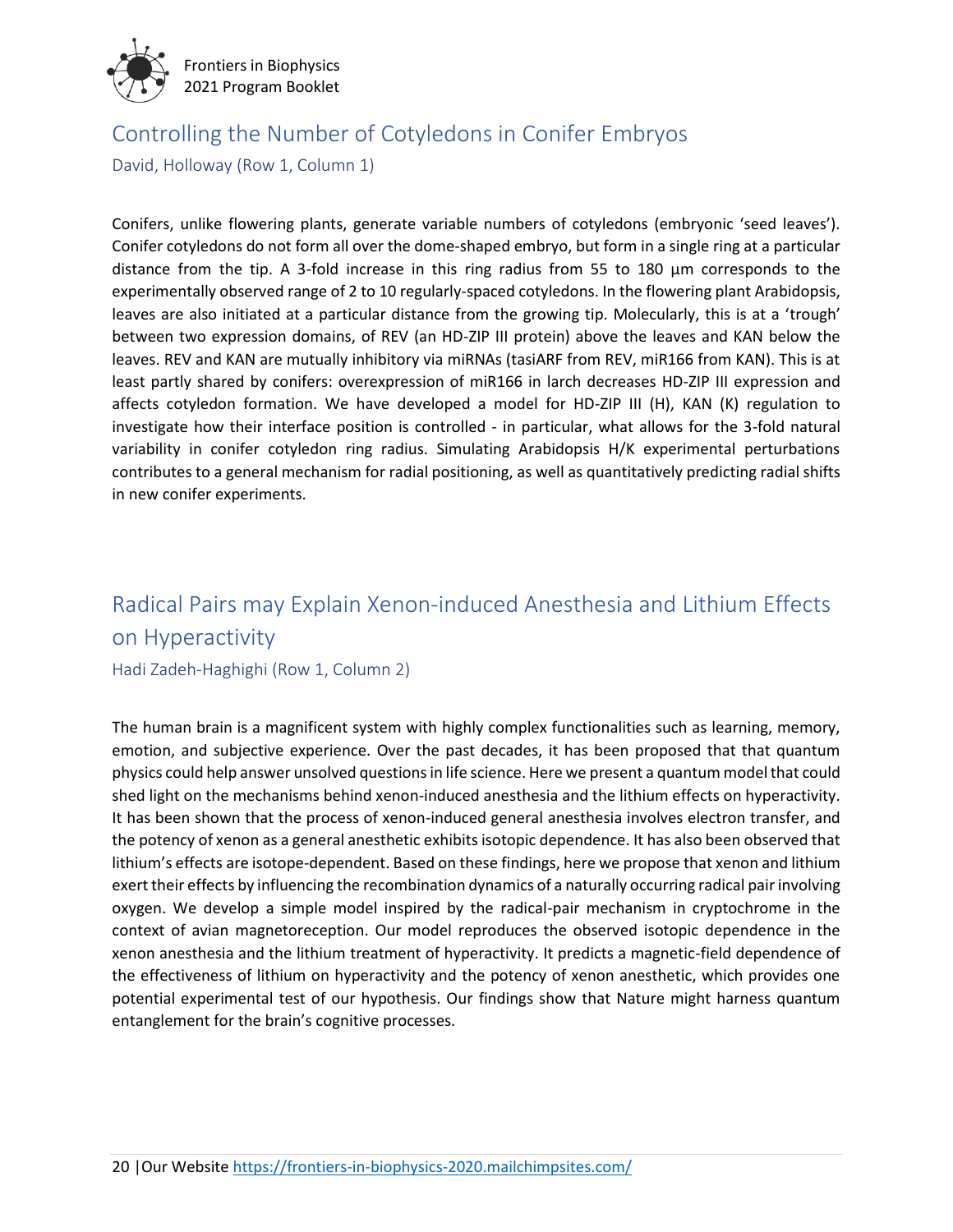

### Synergy between Antimicrobial Peptides Derived from Aurein 2.2 and IDR- 1018 and Commonly used Antibiotics

Lauren Walgren (Row 2, Column 1)

Antibiotic resistance has become a large public health problem due to the frequent and unrestricted use of antibiotics. Thus, there is an urgent need to find novel antibacterial therapeutics or a combination of antibacterial agents to treat antibiotic-resistant bacteria. This study investigated the synergy between two antimicrobial peptides (AMPs) and broad-spectrum antibiotics used against a number of ESKAPE pathogens, namely P. aeruginosa, S. aureus, A. baumannii and E. faecium. One of the AMPs, denoted peptide 73, was derived from the natural host defense peptide aurein 2.2 [1,2]. The other AMP (IDR-3002) was derived through in silico quantitative structure-activity relationship (QSAR) models [3]. The minimum inhibitory concentration (MIC) of each AMP was evaluated against each of the 4 strains listed above. Based on the MIC found for each AMP, a checkerboard assay was performed to investigate the synergy between the peptides and antibiotics, as expressed by the fractional inhibitory concentration (FIC). Neither peptide showed synergistic effects with antibiotics when tested against the Gram-positive bacteria (S. aureus and E. faecium). However, each AMP combined with polymyxin B showed synergistic activity against antibiotic sensitive strains of P. aeruginosa and A. baumannii. The results will be presented in light of using AMP/antibiotic combinations to combat antibiotic resistance.

### Enhanced Packing and in Micropillar Arrays through the Introduction of Tilt

Albert Kong (Row 2, Column 2)

Micropillar arrays see use in many fields including bioinspired adhesives, carbon nanotube devices, experimental biochemistry, and microfluidics. In these fields, it may be desirable to either pack the micropillars as densely as possible or produce them to be as long as possible. A barrier to either metric is the phenomenon of condensation: where adjacent micropillars adhere to each other due to lateral Van der Waals forces. We show that by introducing tilt, the condensation of micropillars is stunted and arrays with denser packing or longer pillars are possible. For bioinspired adhesives, we show that a 30% improvement in packing efficiency is possible by simply introducing tilt.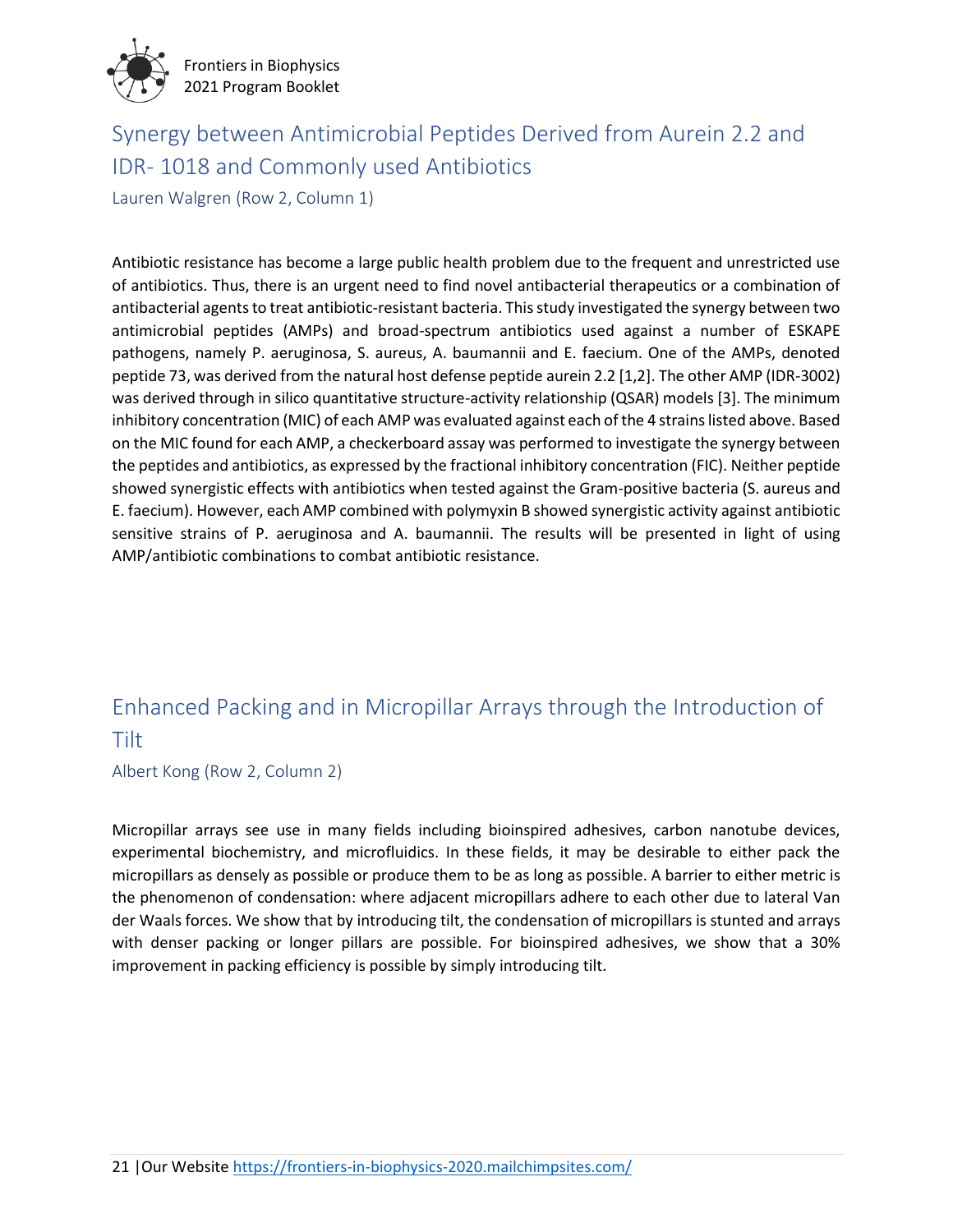

# General Model for the Mechanical Characterization of Hydrogels

Sridaran Rajagopal (Row 2, Column 3)

Hydrogels have found their application in the field of Chemistry, Biology, and Mechanics. They have been used to make Adaptive optics for ocular devices, Stretchable Ionics to make artificial skins, and make actuators in Microfluidics devices. An interesting application of Hydrogels is in the field of Tissue Engineering and mechanobiology. Hydrogels are used to impregnate cells to provide them stimulatory microenvironments that allow the cells to grow and proliferate. It is known from the literature that the mechanical properties of the microenvironments play a large role in the growth of cells. However, the mechanical properties of hydrogels are poorly understood. In this study, we will be focusing on understanding the coupled diffusion and deformation characteristics of these hydrogels. We will also propose a novel model to describe the mechanical behavior of these hydrogels. We will also understand the influence of the swelling ratio on the mechanical properties of the hydrogel as a function of deformation and time. Our model allows us to generalize the behavior of gels that soften as the equilibrium swelling ratio increases and gels that are observed to stiffen with increasing equilibrium swelling ratio.

### Quantitative Interpretation of Cell Rolling Velocity Distribution Adam Yasunaga (Row 2, Column 4)

Leukocyte rolling adhesion, facilitated by selectin-mediated interactions, is a highly dynamic process in which cells roll along the endothelial surface of blood vessel walls to reach the site of infection. The most common approach to investigate cell-substrate adhesion is to analyze the cell rolling velocity in response to shear stress changes. It is assumed that changes in rolling velocity indicate changes in adhesion strength. In general, cell rolling velocity is studied at the population level as an average velocity corresponding to given shear stress. However, no statistical investigation has been performed on the instantaneous velocity distribution. In this study, we first developed a method to remove systematic noise and revealed the true velocity distribution to exhibit a log-normal profile. We then demonstrated that the log-normal distribution describes the instantaneous velocity at both the population and single-cell levels across the physiological flow rates. The log-normal parameters capture the cell motion more accurately than the mean and median velocities, which are prone to systematic error. Lastly, we connected the velocity distribution to the molecular adhesion force distribution and showed that the slip-bond regime of the catch-slip behavior of the P-selectin/PSGL-1 interaction is responsible for the variation of cell velocity.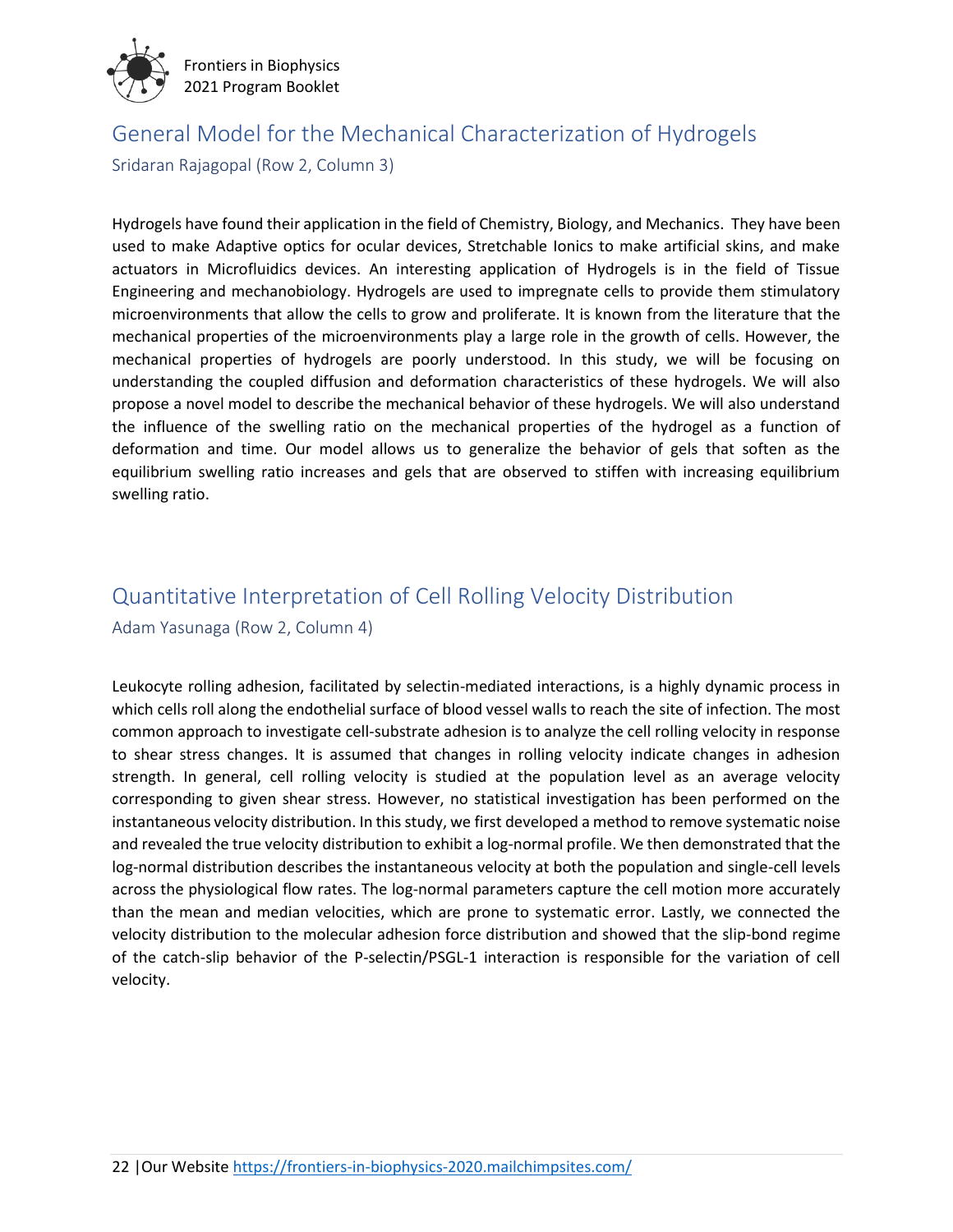

### Eliciting the Effects of Phenotypic Heterogeneity on Cellular Growth and Antibiotic Response Using High-throughput Single-cell Assays

Shahla Nemati (Row 3, Column 1)

During the past decade, single-cell methods have greatly improved our understanding of cellular noise. This form of noise pertains primarily to gene expression, and can lead to the emergence of significant heterogeneity among isogenic cells under identical growth conditions. Cellular noise also pertains to antibiotic survival, where cells persist antibiotics without acquiring mutations. To probe these effects, single-cell investigations are required to uncover the cell-to-cell differences in growth or stress-response. To this end, we developed a polymer microarray for tracking single-cells over multiple generations and accurately extract optical-phase, and, thus cellular density information. We will present our findings on these assays, as well as the biophysical insight they enabled in the context of density homeostasis during growth and antibiotics response using E.coli as a model system.

### Characterizing Structural Variants in RAD51B

Hossam Zaki (Row 3, Column 2)

DNA Double Strand Breaks (DSBs) are fairly common. Fortunately, there are several DNA damage repair pathways to fix these breaks and maintain genomic integrity. However, alteration of these pathways can cause genomic instability, leading to apoptosis or malignant phenotypes. It was found that in the International Cancer Genome Consortium, structural variants (SVs) were more prevalent in RAD51B than other genes involved in DSB repair. Furthermore, tumors with any mutation in RAD51B had a higher SV burden than tumors without RAD51B mutations. RAD51B has not been well characterized so we set out to assess its role in genomic instability using the PCAWG dataset. In this project, we characterized the variants of RAD51B as well as SV burden and other features of genomic instability within each tumor. Using these features we built a machine learning model to determine which variants of RAD51B are associated with features of genomic instability. Further studies will assess the role of the RAD51B variants we found to be associated with genomic instability in DSB repair. Further understanding of these variants could lead to biomarkers of tumors likely to respond to agents targeting DNA damage repair.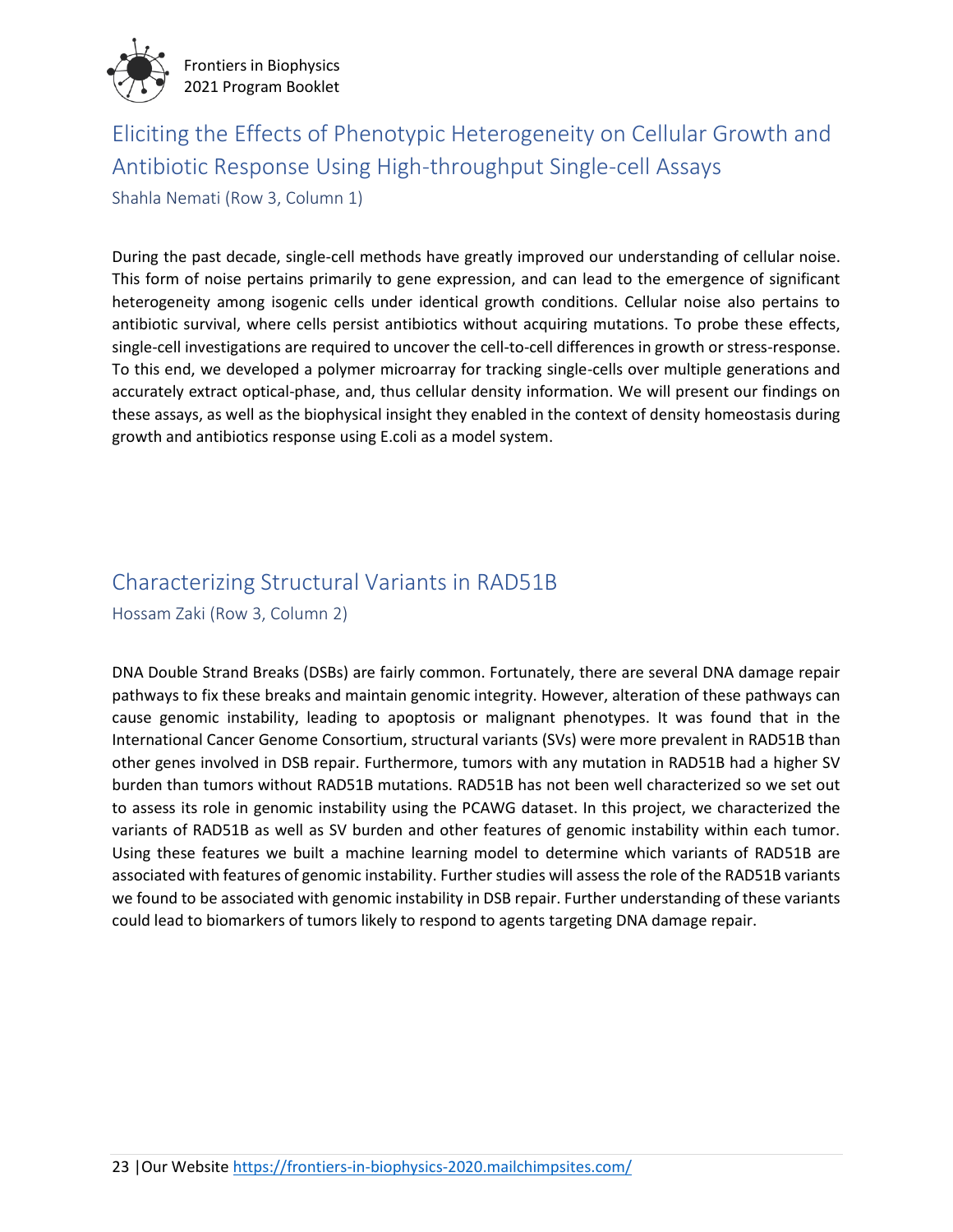

### Non-equilibrium Structural Dynamics of Supercoiled DNA Plasmids Cameron Hastie (Row 3, Column 3)

Many cellular processes occur out of equilibrium. This includes the site-specific unwinding of supercoiled DNA, which may play an important role in gene regulation. Here, we use convex lens-induced confinement (CLiC) microscopy to study plasmid unwinding using a fluorescent oligo probe complimentary to the unwinding site. We studied two model plasmid systems, pFLIP-FUSE and pUC19, and investigated the dynamics of DNA unwinding after a temperature perturbation. We used Monte Carlo Markov Chain (MCMC) methods to estimate the transition rates of the oligo-plasmid system. We found that structural transitions can be slow, and plasmids approaching the experimental temperature from a higher temperature had a slower transition rate than plasmids approaching from a lower temperature. Our findings highlight the importance of non-equilibrium effects when characterizing the complex structural dynamics of DNA and the mechanisms of gene regulation.

### Non-equilibrium Structural Dynamics of Supercoiled DNA Plasmids

Albert Kamanzi (Row 3, Column 4)

Nanoparticles are a promising solution for delivery of a wide range of medicines and vaccines. Optimizing their design depends on being able to resolve, understand, and predict biophysical and therapeutic properties, as a function of design parameters. While existing tools have made great progress, gaps in understanding remain because of the inability to make detailed measurements of multiple correlated properties. Typically, an average measurement is made across a heterogeneous population, obscuring potentially important information. In this work, we develop and apply a new method for characterizing nanoparticles with single-particle resolution. We use CLiC (Convex Lens-induced Confinement) microscopy to isolate and quantify the diffusive trajectories and fluorescent intensities of individual nanoparticles trapped in micro-wells for long times. First, we benchmark detailed measurements of fluorescent polystyrene nanoparticles against prior data, to validate our approach. Second, we apply our method to investigate the size and loading properties of lipid nanoparticle (LNP) vehicles containing silencing RNA (siRNA), as a function of lipid formulation, solution pH, and drug-loading. By taking a comprehensive look at the correlation between the intensity and size measurements, we gain new insights into LNP structure and how the siRNA is distributed in the LNP. Beyond introducing a new analytic for size and loading, this work opens the door to new studies of dynamics with single-particle resolution, such as LNP fusion and drug-release kinetics. The prime contribution of this work is to better understand the connections between microscopic and macroscopic properties of drug-delivery vehicles, enabling and accelerating their discovery and development.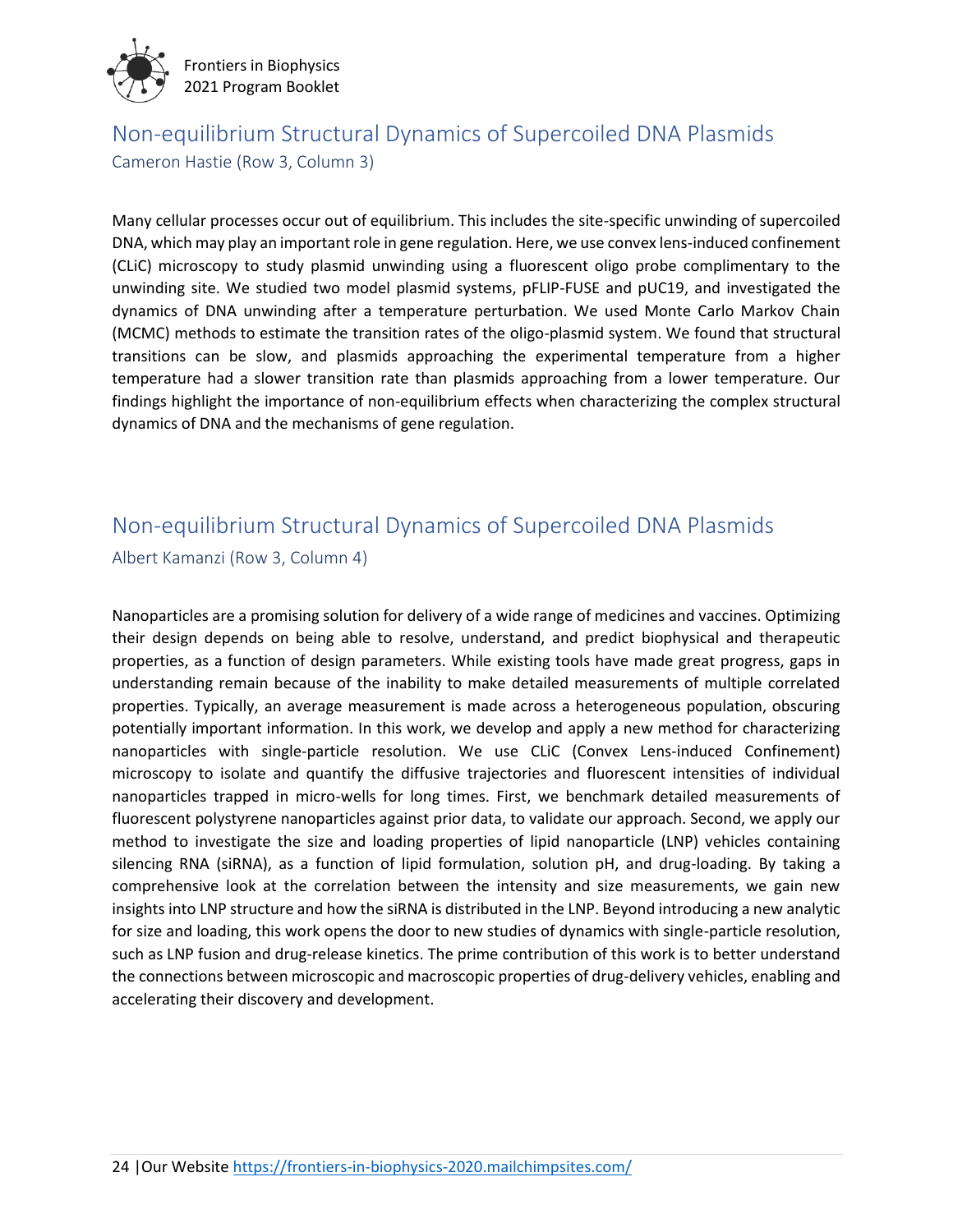

### Growth and Remodelling of Cell Tissue Undergoing Epithelial to Mesenchymal Transition

Matteo Ferraresso (Row 4, Column 1)

Epithelial to Mesenchymal Transition (EMT) is a fundamental biological process involved in embryonic development, wound healing, cancer and fibrosis. In EMT, polarized epithelial cells lose their cell-cell adhesion and assume a mesenchymal phenotype allowing for migration and drastically altering mechanical properties of tissues, often reducing functionality. The biochemical pathways that trigger EMT have been studied and are well understood, but recent studies have shown that the mechanics of the microenvironment also play a crucial role in EMT. Specifically tensile stress have been shown to enhance EMT and thus increase local growth and proliferation. Experiments inducing EMT on disk shaped stem cell cultures produce a geometry-specific vertical growth pattern. Initially the disk shaped cell culture homogeneously grows and expands, but boundary conditions and constraints create uneven stress and strain energy distributions across the continuum. It is hypothesized that the uneven differential growth in the tissue is triggered by the non-uniform stress and strain energy distributions, leading to locations of higher EMT expression, thus greater material expansion. We developed a MATLAB and ABAQUS model to implement growth remodelling based on mechanical stress micro-states applied to the disk cell culture geometry. The simulated vertical growth pattern matches that of experiments, therefore this model can potentially be used to predict growth patterns form the geometers. This model will serve to detect and predict severity of a multitude of conditions pathologies.

### Multiscale Contributions to Skeletal Muscle Mechanics

Ryan Konno (Row 4, Column 2)

Skeletal muscle is a complex biological material, and has many individual components that contribute to its overall behaviour. At the microscopic level, inside the fibres of the muscle, there are sarcomeres which activate to contract the muscle and produce force. Meanwhile, these fibres are wrapped in a stiff matrix of collagen fibres, which provide a substantial amount of passive structural stiffness. However, understanding the way these microscopic components contribute to the macroscopic deformation is unclear. Experimentally, this is a difficult problem to investigate, and so we have developed a mathematical model that can capture the influence of individual components, such as the sarcomeres and extracellular matrix, on muscle mechanics. This work is critical not only in understanding the underlying mechanics of muscle, but in investigating the effects of muscular diseases, which significantly alter the microstructural components of muscle. This model can then be used to direct future clinical and experimental research.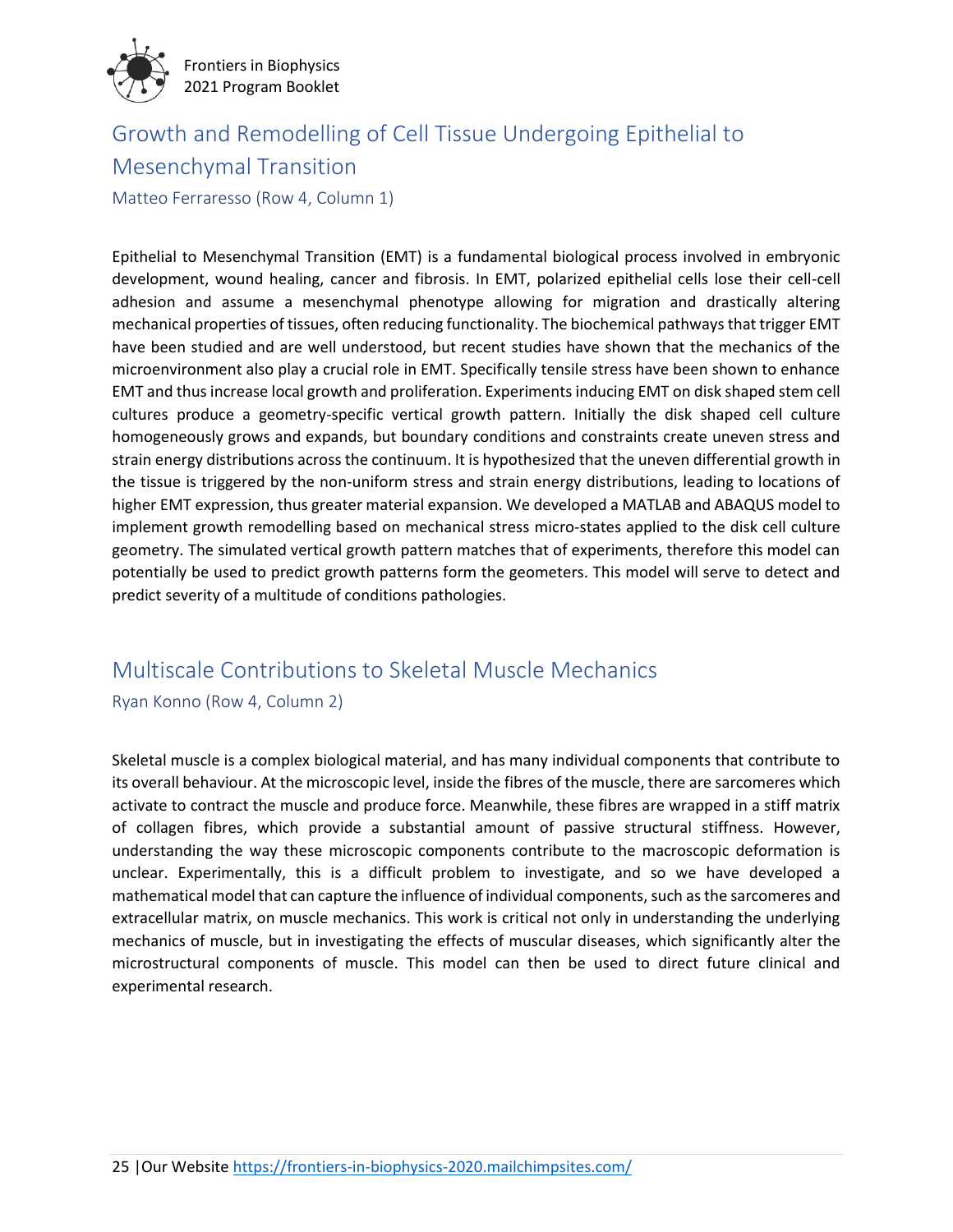

### Ecological Theory for "Medicine for the Microbiome"

Eric Jones (Row 4, Column 3)

Over the last two decades an association between microbiome composition and some human diseases has been unambiguously established. In my research I employ novel theoretical approaches to study simplified instances of the complex microbial dynamics of the microbiome, motivated by a desire to inform the mechanism of action and development of microbiome based bacteriotherapies. I use generalized Lotka-Volterra models as a testbed to develop ecological theory that analytically and numerically explores the efficacy of direct (e.g. fecal microbiota transplantation) and indirect (e.g. changes in diet) bacteriotherapies. In recent work, I augment these prior findings by introducing noise that represents the immigration of bacteria into and within the gut (additive noise) and variations in growth rate associated with the spatially inhomogeneous distribution of resources

(multiplicative noise). We use concepts from transition path theory to investigate how the role of noise affects these bacteriotherapies, and probe the relationship between the deterministic and stochastic systems by comparing isocommittor surfaces of the stochastic system to the separatrix of the deterministic system.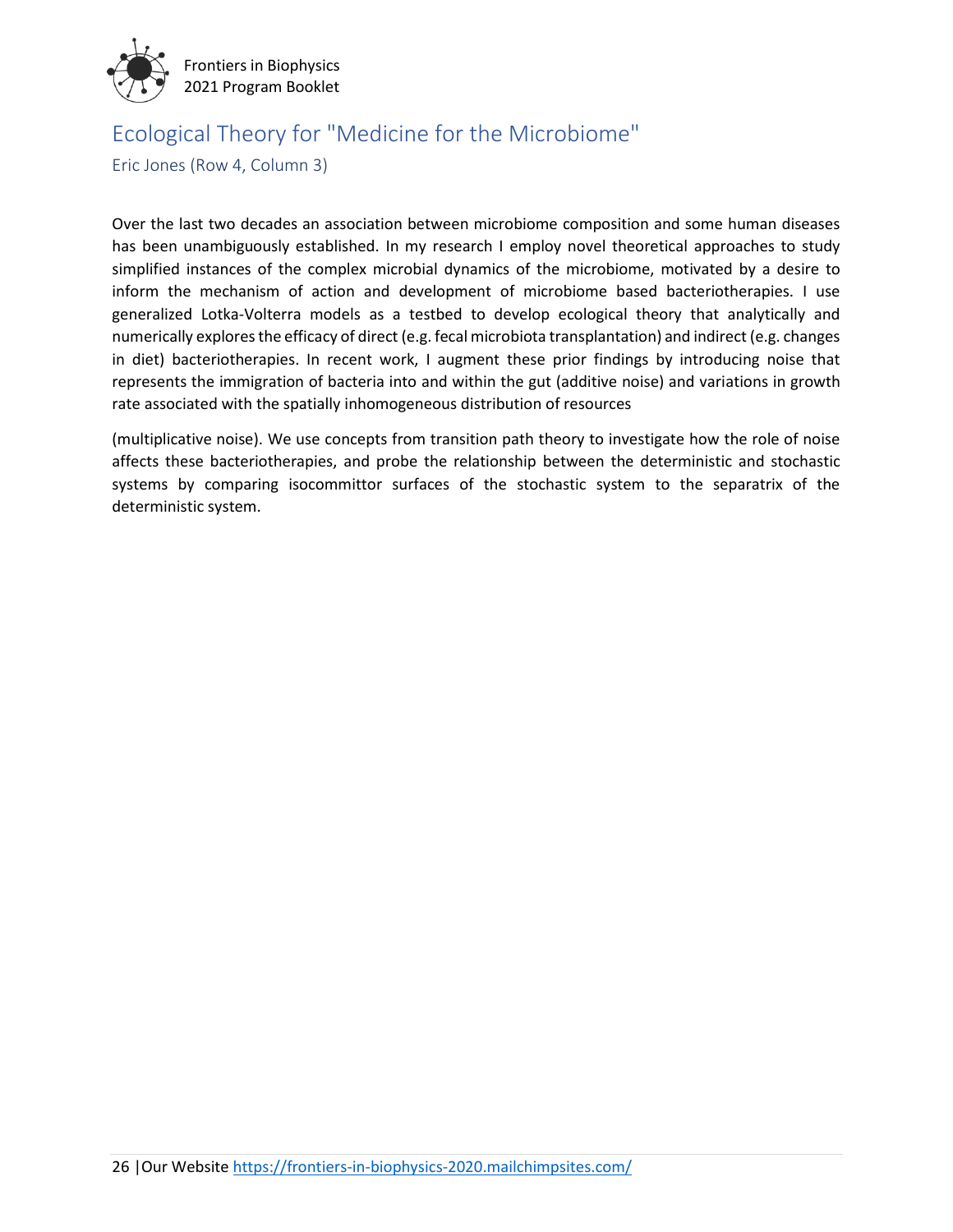

### CAREER HOUR TALKS

(15 min ea.  $\sim$ 10 min presentation,  $\sim$ 5 min setup and Q/A)

*14:15 – 15:15, June 28 (PDT)*

| $14:15 - 14:30$ | <b>UBC Mathematics Department</b>               |
|-----------------|-------------------------------------------------|
| 14:30 – 14:45   | Institute of Applied Mathematics UBC            |
| $14:45 - 15:00$ | Pacific Institute for the Mathematical Sciences |
| 15:00 – 15:15   | <b>SFU Science Faculty</b>                      |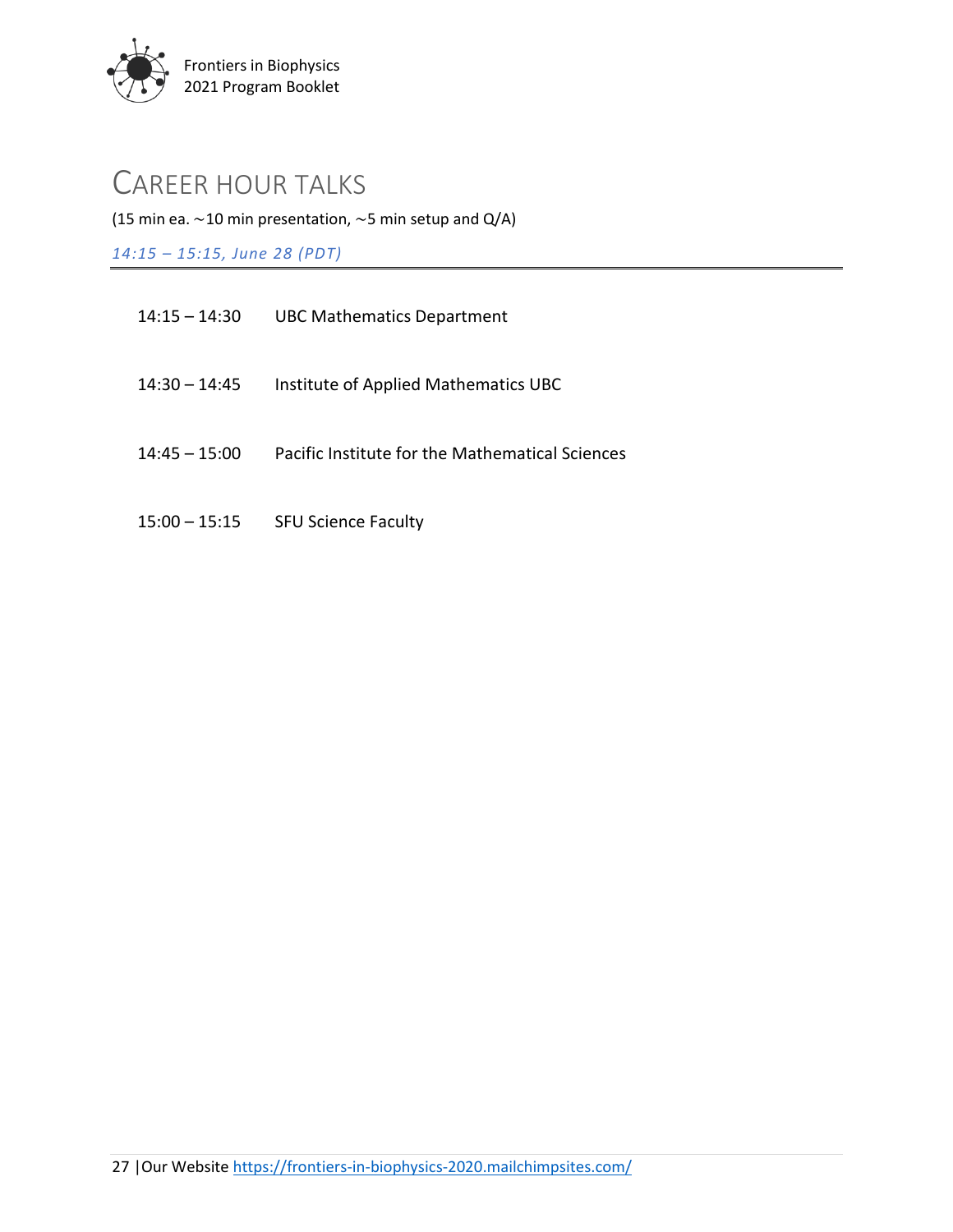

### OUR SPONSORS

### Gold Sponsors



We are located in beautiful and friendly Vancouver, British Columbia. We take pride in accomplishments of our faculty, postdocs, and students. We offer a lively program of courses for undergraduates and graduate students, seminars, workshops, social activities, and individual contact with faculty that encourages the study of mathematics on all levels. Our faculty are involved in a broad variety of research activities associated with many institutes such as PIMS, the Institute of Applied Mathematics, MITACS and BIRS.



The Institute of Applied Mathematics promotes interdisciplinary research in the mathematical sciences at UBC by bringing together students and faculty who do mathematical work within a variety of disciplines. The Institute's faculty and student members come from many different departments and faculties across the university, including the physical, chemical, biological, and engineering sciences. Students affiliated with the IAM pursue interdisciplinary masters and doctoral studies in applied and computational mathematics.



The Pacific Institute for the Mathematical Sciences (PIMS) was created in 1996 by the community of mathematical scientists in Alberta and British Columbia, and subsequently extended to Washington State, Saskatchewan and Manitoba. Our mandate is to promote research in and applications of the mathematical sciences, to facilitate the training of highly qualified personnel, to enrich public awareness of and education in the mathematical sciences, and to create mathematical partnerships with similar organizations in other countries (with a particular focus on the Pacific Rim). PIMS funds Collaborative Research Groups, Post-Doctoral Fellowships and individual events on a competitive basis.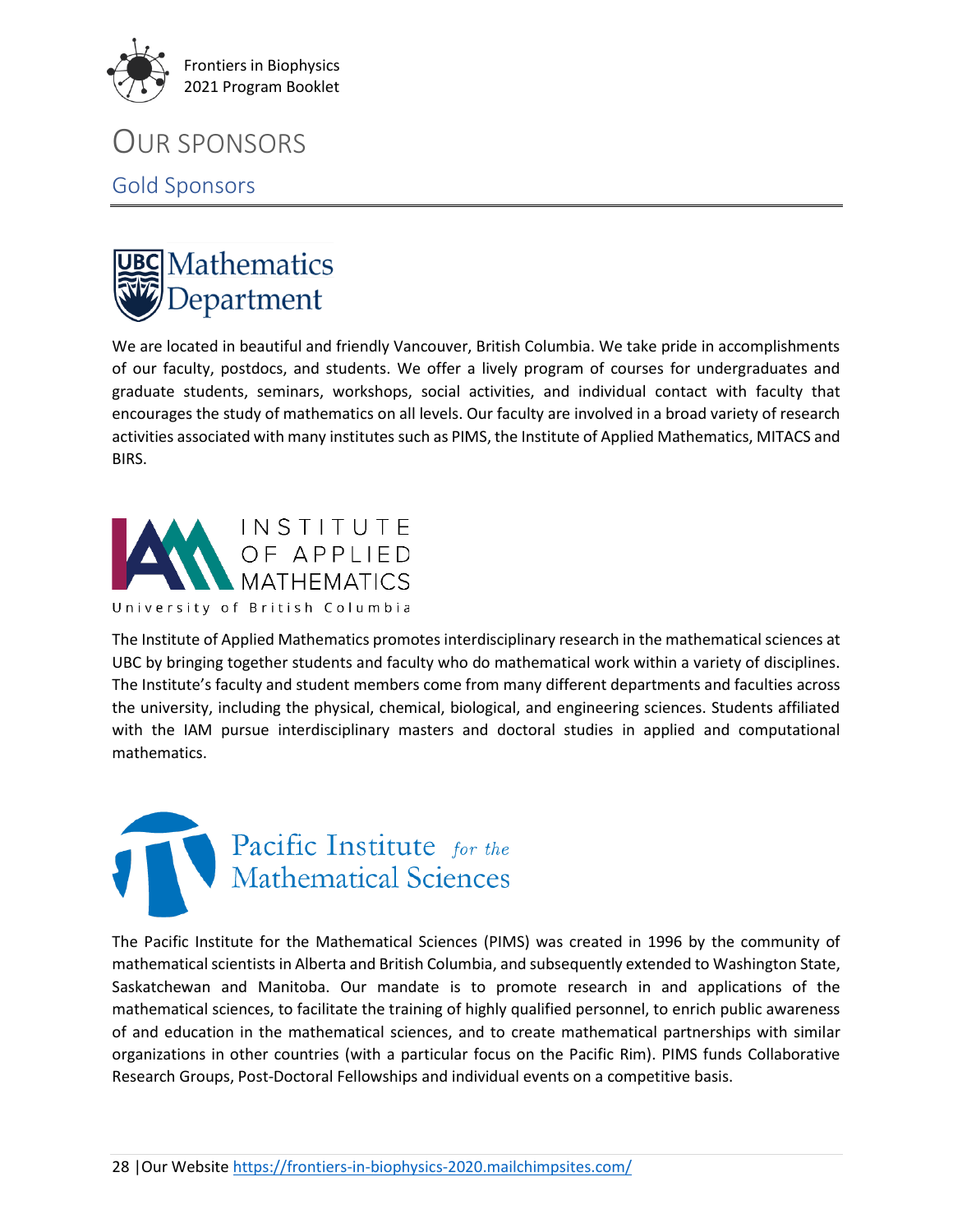



SFU's Faculty of Science consists of eight departments that introduce students to the wonders of the natural world; from infinitesimally small subatomic particles to the vast, uncharted universe. We are home to a lively and diverse community of 4,400 science students who are intellectually curious and often actively involved in research at an early stage in their education. We also offer extraordinary learning opportunities outside of the classroom that enhance academic studies – these include co-op work terms, field schools and research opportunities.

At SFU, many of our faculty are skilled researchers seeking solutions to some of the major challenges of our time while also passing along their knowledge and insights to the next generation of scientists – our students. Visit www.sfu.ca/science for more information.